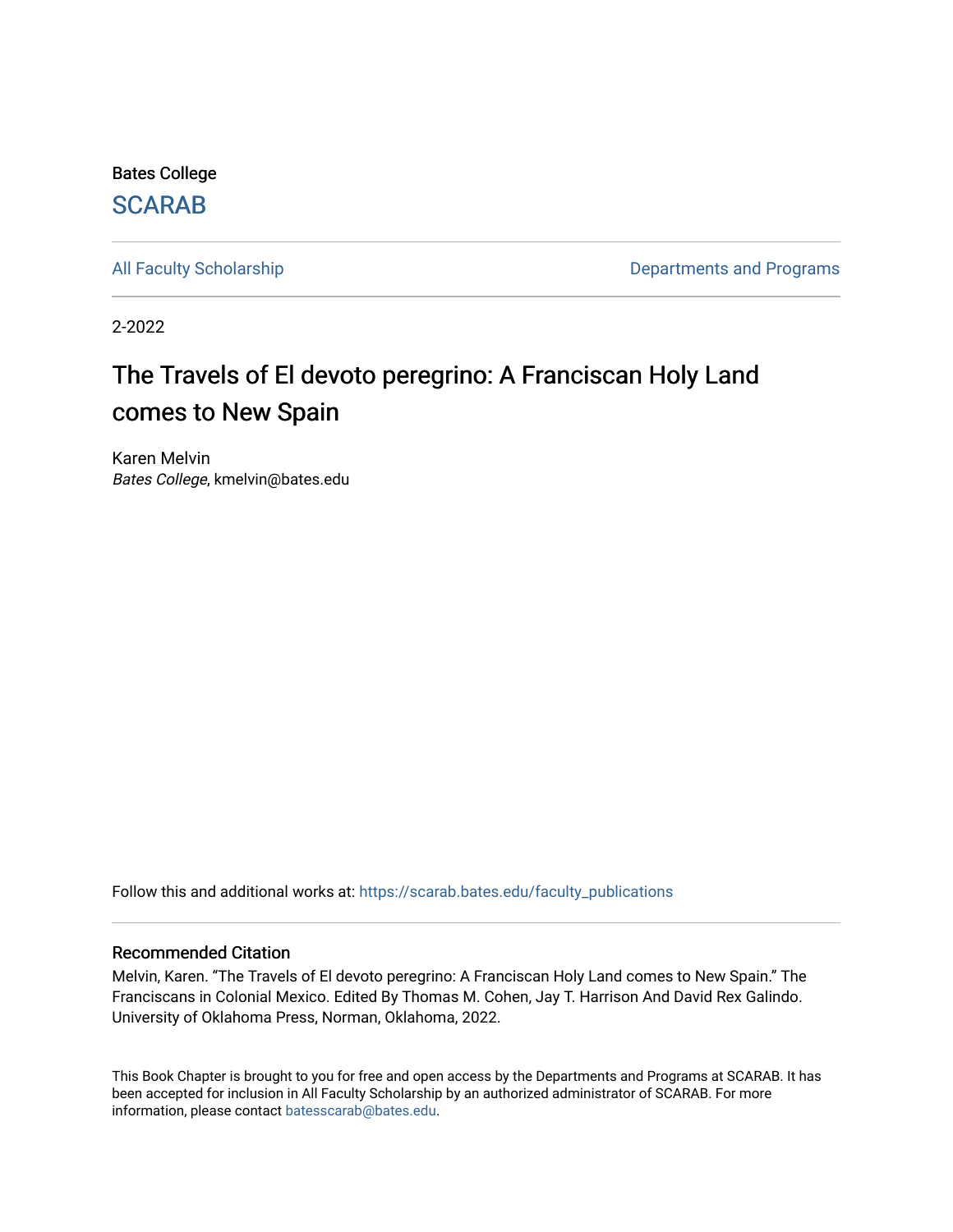# The Travels of *El devoto peregrino*: A Franciscan Holy Land Comes to New Spain

#### *Karen Melvin*

For someplace more than 12,000 km distant from New Spain, the Holy Land was surprisingly present. Preachers discussed it in sermons, painters rendered it on canvas, builders constructed replicas of its important sites, authors penned devotional guides to the events that took place on its soil, and members of religious brotherhoods reenacted events from its sacred past. Yet almost none of these preachers, painters, builders, authors, and re-enactors had seen these places with their own eyes, so how did they know how to describe and re-create them?

An important conduit of knowledge was the Franciscan order. Franciscans had served as the Catholic Church's official custodians of the Holy Land since the 1320s, a position granted by King Jaime II of Aragon (whose titles included king of Jerusalem, however little that meant in Jerusalem) and confirmed by Pope John XXII. In this capacity, the order maintained a Catholic presence at dozens of holy sites throughout Palestine. As explained in a Franciscan promotional piece from 1795, Franciscans could be found:

In Nazareth, where [Christ] became flesh. In Bethlehem, where he was born from the pure womb of Most Holy Mary. In the Garden of Gethsemane, where he shed Blood and was captured by the Jews. On Mount Calvary, where he was crucified. In the Holy Sepulcher, where he was buried and gloriously resurrected. On the Mount of Olives, where he ascended to Heaven. In the Valley of Josaphat, where is the Tomb of the Mother of God and her glorious Assumption.<sup>1</sup>

These were the places where Jesus and Mary lived, and it was here, in oft-invoked phrases, where Christ

shed his blood for humanity and brought about the redemption of mankind.

<sup>1</sup> "Carta de Hermandad de los Santos Lugares de Jerusalen," John Carter Brown Library, bBA795, H551c: "En Nazareth, donde encarnó. En Bethelen, donde nació de las purisimas entrañas de Maria Santisima. En el Huerto de Gethsemani, donde sudó Sangre, y fué preso de los Judios. En el Monte Calvario, donde fue crucificado. En el Santo Sepulcro, donde estuvo sepultado, y resucitó glorioso. En el Monte Olivete, donde subio á los Cielos. En el Valle de Josaphat, donde esta el Sepulcro de la Madre de Dios, y su gloriosa Asumpcion...."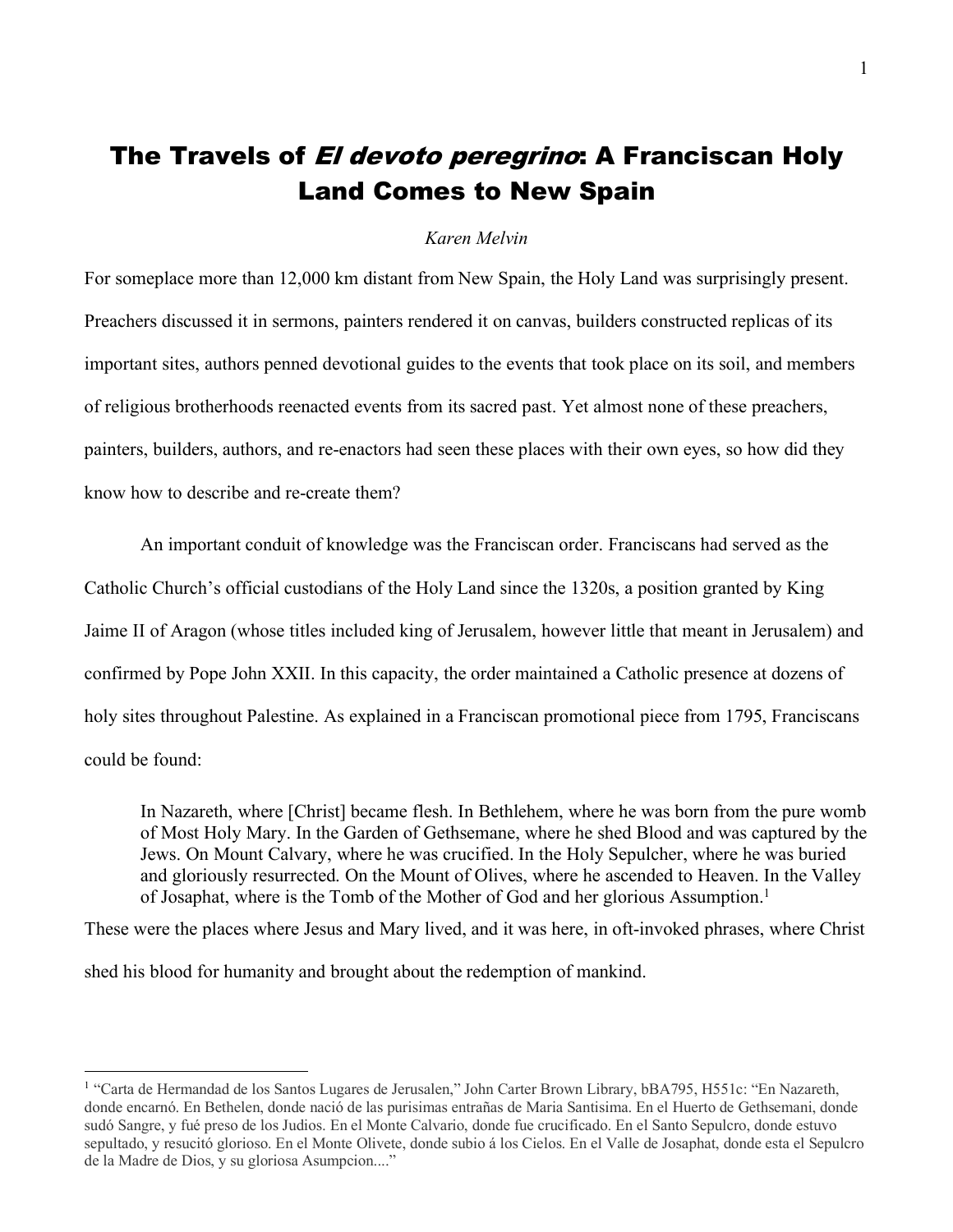Franciscans celebrated in print, song, sermon, and image the Holy Land as home to the defining moments of Christianity, and they were hardly alone in doing so—in this sense they traveled in the mainstream of Catholic belief. But the order's role as official guardians provided additional impetus to promote the spiritual potency of these most sacred of places. In this capacity Franciscans also sought out the political, financial, and material support necessary to maintain these sites. The challenges of administering the *Custodia Terrae Sanctae* were myriad, as Franciscans frequently asserted. Rivalries with Muslims, Jews, various Eastern Orthodox traditions (most notably Greeks and Armenians) for control of these sites intensified after the arrival of the Ottomans in 1517. Ottoman-granted access to sites was subject to shifting alliances, legal challenges from rivals, and payment of tribute to multiple officials.2 Over the course of the following centuries, Franciscans fought to defend what they saw as their rightful possession of existing sites as well as to expand to additional ones, objectives that required deep pockets. Franciscans also had to pay for constructing and maintaining buildings; providing what was needed for worship; supporting friars in residence; providing food, lodging, and health care for pilgrims; and leading pilgrims on tours of holy sites. In sum, it was an expensive and politically fraught project. Nor was it financially self-sufficient. Because the region lacked a local Catholic population who could fund these activities, Franciscans had to look elsewhere for support. Alms collection therefore took place throughout the Catholic world, including, after a 1606 royal decree, the Spanish Americas. Before the century was out, New Spain had become the largest source of alms for the *santos lugares* anywhere in the world.

A source that offers particular insight into the Franciscan *custodia*'s global reach into New Spain is Fr. Antonio del Castillo's *El devoto peregrino y viage de la Tierra Santa* (The Devoted Pilgrim and Voyage to the Holy Land), first published in 1654. The book takes readers on a lengthy pilgrimage to

<sup>2</sup> Megan Armstrong, "Spiritual Legitimisation? Franciscan Competition over the Holy Land (1517–1700)," in *The Frontiers of Mission: Perspectives on Early Modern Missionary Catholicism*, ed. Alison Forrestal and Seán Alexander Smith (Leiden: Brill, 2016), 159–79; Patrocinio García Barriuso, OFM, *España en la Historia de Tierra Santa: Obra pia Española a la sombra de un regio patronato (estudio histórico-jurídico)* (Madrid: Ministerio de Asuntos Exteriores, 1994).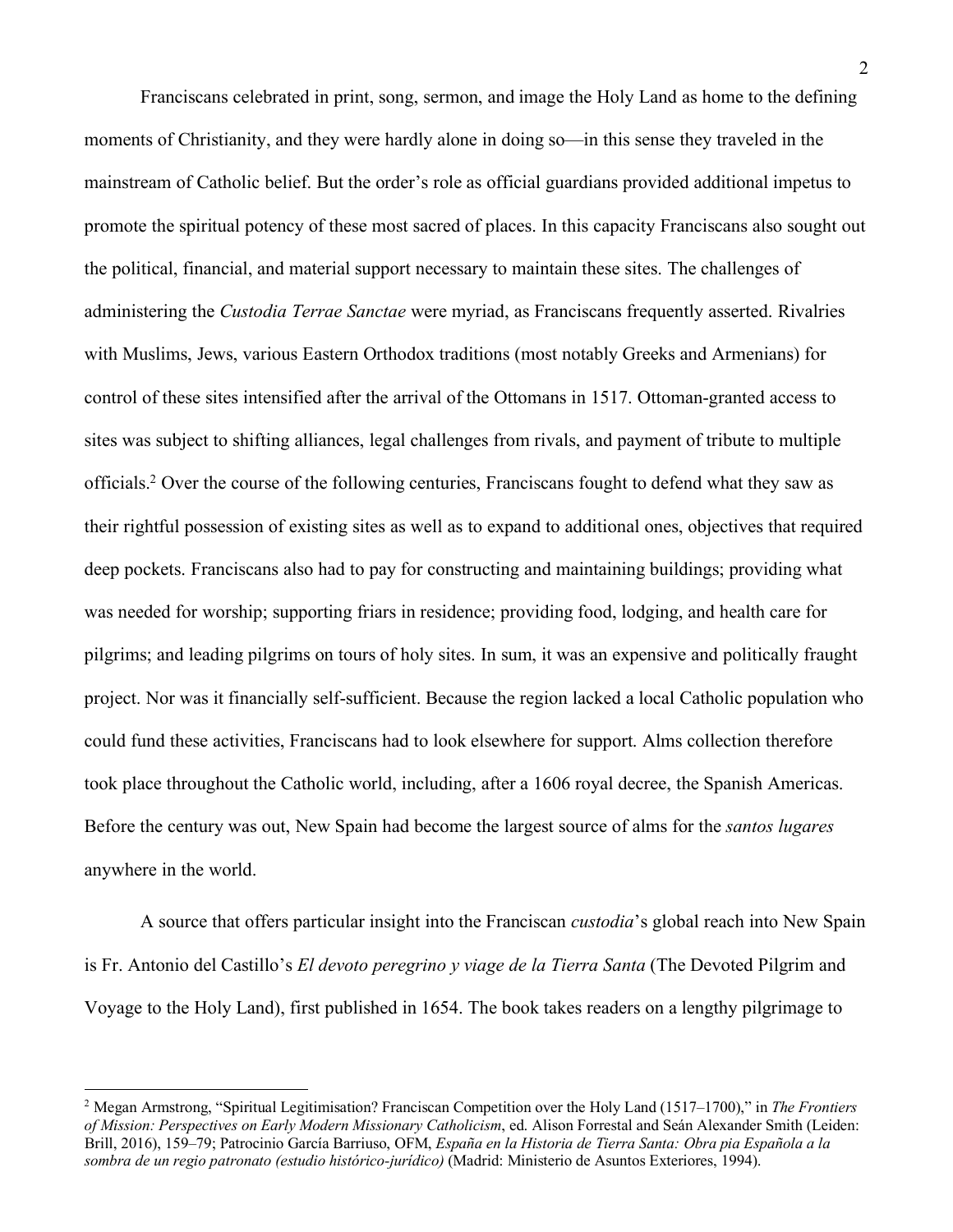the Holy Land, describing its sacred places, what had happened at each one, and how Franciscans kept them accessible to Christians. A bestseller of its day, it circulated widely throughout Spain and the Americas, in the case of New Spain, may have been the most well-known book about the Holy Land. *El devoto peregrino* was the product of the Spanish Franciscans' commissariat of the *santos lugares de Jerusalén* (the Holy Places of Jerusalem), a semi-autonomous hierarchy within the order that consisted of regional offices distributed throughout Spanish territories. Its commissioners, syndics, and alms collectors gathered funds and sent them to Madrid from where they were to be distributed to the Holy Land. Del Castillo, a native of Malaga, had held various offices in the Holy Land before returning to Spain and taking up leadership of the commissariat (1651–1669), and he wrote and published *El devoto peregrino* with the explicit goal of buttressing the commissariat's work. The commissariat held a monopoly on the book's printing, organized its distribution, and benefitted from its profits. While it did become a money-maker, its greater influence came from disseminating a particular set of messages about the Holy Land that linked its spiritual potency to the Franciscans' custodianship. This chapter examines these messages and connects them to the book's circulation in New Spain, demonstrating how global Franciscan networks brought a particular set of ideas about Jerusalem to New Spain.

### Editions

*El devoto peregrino* was part of a profusion of works about the Holy Land published throughout early modern Europe. Although pilgrims' guides, travel accounts, and histories of Jerusalem predated the printing press, their production peaked during the sixteenth and especially seventeenth centuries. According to Zur Shalev's calculations, the number of publications about the Holy Land increased from 279 in the fifteenth century to 333 in the sixteenth and to 390 in the seventeenth before slipping to 318 in the eighteenth.<sup>3</sup> In sixteenth- and seventeenth-century Spain alone, at least thirty-two Spanishlanguage works found their way into print.<sup>4</sup> Within this popular genre, *El devoto peregrino* was likely

<sup>3</sup> Zur Shalev, *Sacred Words and Worlds: Geography, Religion, and Scholarship, 1550–1700* (Brill, 2011), 79.

<sup>4</sup> *Urbs Beata Hierusalem: los viajes a tierra santa en los siglos XVI y XVII* (Madrid: BNE, 2017). This catalog from a 2017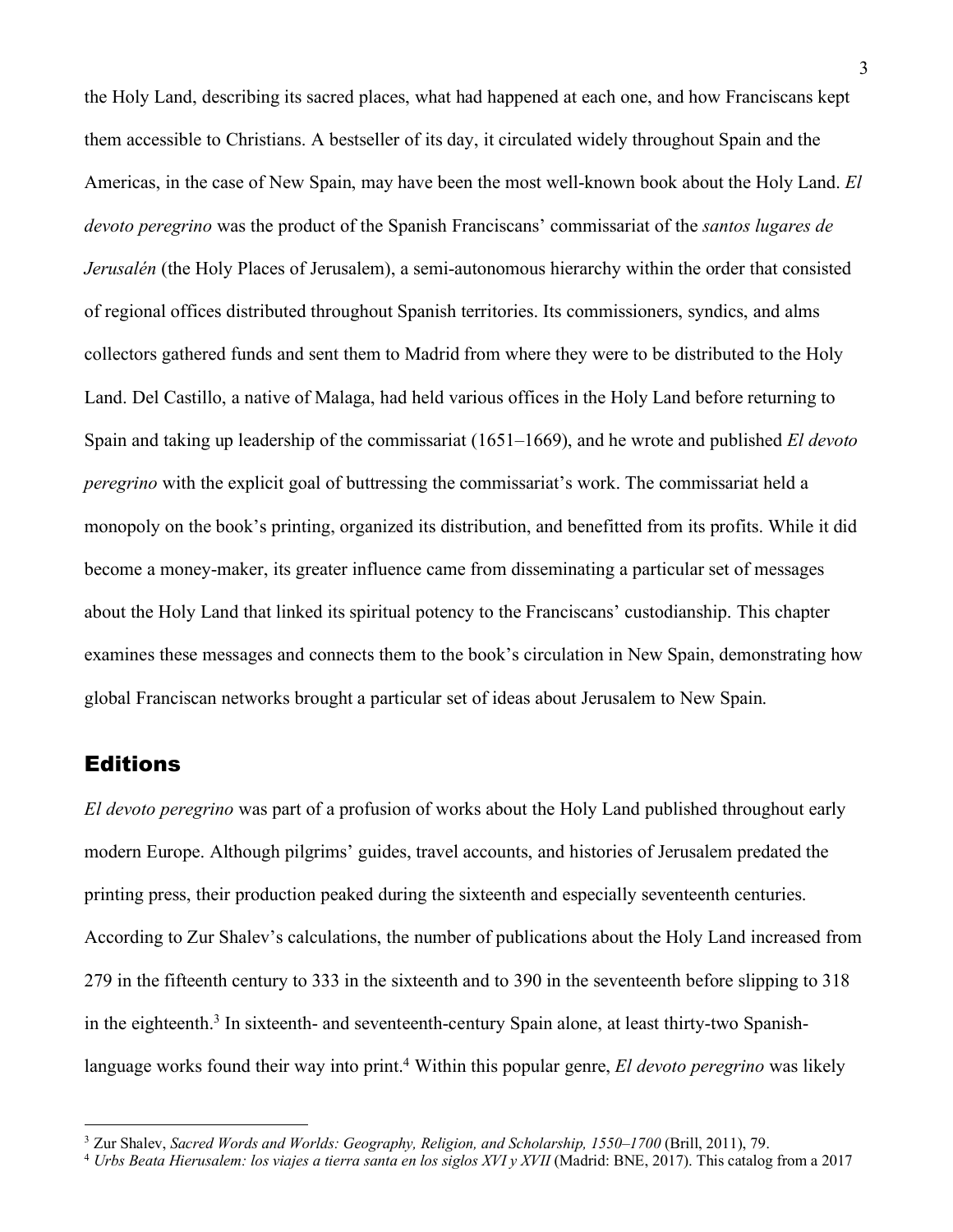the most popular work in Spanish realms, appearing in approximately two dozen editions between 1654 and 1806<sup>5</sup>

These editions offer evidence of longstanding, if fluctuating, interest in the book. Distribution of the highly-anticipated first edition began in January 1655, and its run of 1,750 copies quickly sold out. As indicated in Table 1, at least three more editions (1656, 1664, 1666) followed in quick succession. Then, after a lull of roughly three decades (1666–1700) with no new printings, another twenty or so editions were published steadily through about 1780.<sup>6</sup> All editions were published in Europe, none in New Spain.<sup>7</sup>

| <b>Year of</b><br>publication | <b>Place of</b><br>publication | <b>Publisher</b> |
|-------------------------------|--------------------------------|------------------|
| 1654                          | Madrid                         | Imprenta Real    |
| 1655                          | Antwerp                        | Plantiniana      |
| 1656                          | Madrid                         | Imprenta Real    |

**Table 1. Editions of** *El devoto peregrino* **[AU: Please provide title for table.]**

<sup>6</sup> This gap was likely related, at least in part, to concerns the Inquisition had about some of the book's contents. In 1682, the head of commissariat in Sevilla wrote to his superiors in Madrid that shipments of the book to the Spanish Americas remained delayed because the Inquisition had not yet come to a decision about the book. AHN OP-12. See note 10 for the two paragraphs that the Inquisition ordered deleted from the work. Also, publication of *El devoto peregrino* continued throughout the nineteenth century.

<sup>7</sup> This list includes only those editions whose existence I could verify in physical or digitized versions and is based on the publication information from title pages. It differs from what can be found in Worldcat.org, which contains several "phantom" editions. It also differs slightly from Palau, who listed twenty editions and did not include the 1655 Antwerp, 1742 Madrid, or 1766 Madrid versions. Information on the 1655 edition comes from a questionable handwritten title page in a copy located at the Biblioteca Nacional de España, but even if the volume was not produced then and there, it does not match any other edition that I have seen or that is listed in Palau. Palau also cites two editions from Barcelona printer Joseph Bró, but I did not include the edition that Palau has from ca. 1730 since the title page does not include a date and since this press only used this particular imprint from 1750 to 1794. Also, while Palau gives an approximate date of 1755 for the other Bró edition, I've estimated it at 1750 because an inventory compiled when Joseph Bró took over the press in 1750 included four copies of the book. It is also possible, however, that Bró produced two editions, one from ca. 1750 and one from ca. 1755. Antonio Palau y Dulcet, *Manual del Librero hispano-americano*, vol. II (Madrid: Julio Ollero, 1990); García Barriuso, *España en la Historia de Tierra Santa*; Enric Mirambell I Belloc, "La Familia Bro, d'impressors gironnnis," *Annals de l'Institut d'Estudis Gironins* 27 (1984): 249–311. A kind thank you to the librarians of the Cincinnati campus and the Los Angeles Jack Skirball Campus of the Hebrew-Union College-Jewish Institute of Religion for their help verifying edition information.

exhibition at the Biblioteca Nacional in Madrid includes twenty-nine Spanish language works written in the sixteenth and seventeenth centuries (two in manuscript form only) and cites an additional four works published at the time (p. 35). For more on contemporary works about Jerusalem, see Samuel Eiján, *España en Tierra Santa: paginas de la vida franciscana en Oriente* (Barcelona: Herederos de Juan Gili, 1910) and F. Thomas Noonan, *The Road to Jerusalem: Pilgrimage and Travel in the Age of Discovery* (Philadelphia: University of Pennsylvania Press, 2007).

<sup>5</sup> Victor de Lama notes that *El devoto peregrino* came out in more editions than any other pilgrimage guide published in Spain during the seventeenth through nineteen centuries. Similarly, *Urbs Beata Hierusalem* identified it and Francisco Guerrero's earlier work (*El viage de Hierusalem*, 1st ed., 1590) as the two most successful pilgrimage guides in the history of Spanish printing. Victor Lama, *María Mártir: Pasión y Muerte en la hoguera de una española en Jerusalén (c. 1578)* (A Coruña: SIELAE, 2016), 10; *Urbs Beata Hierusalem*, 149.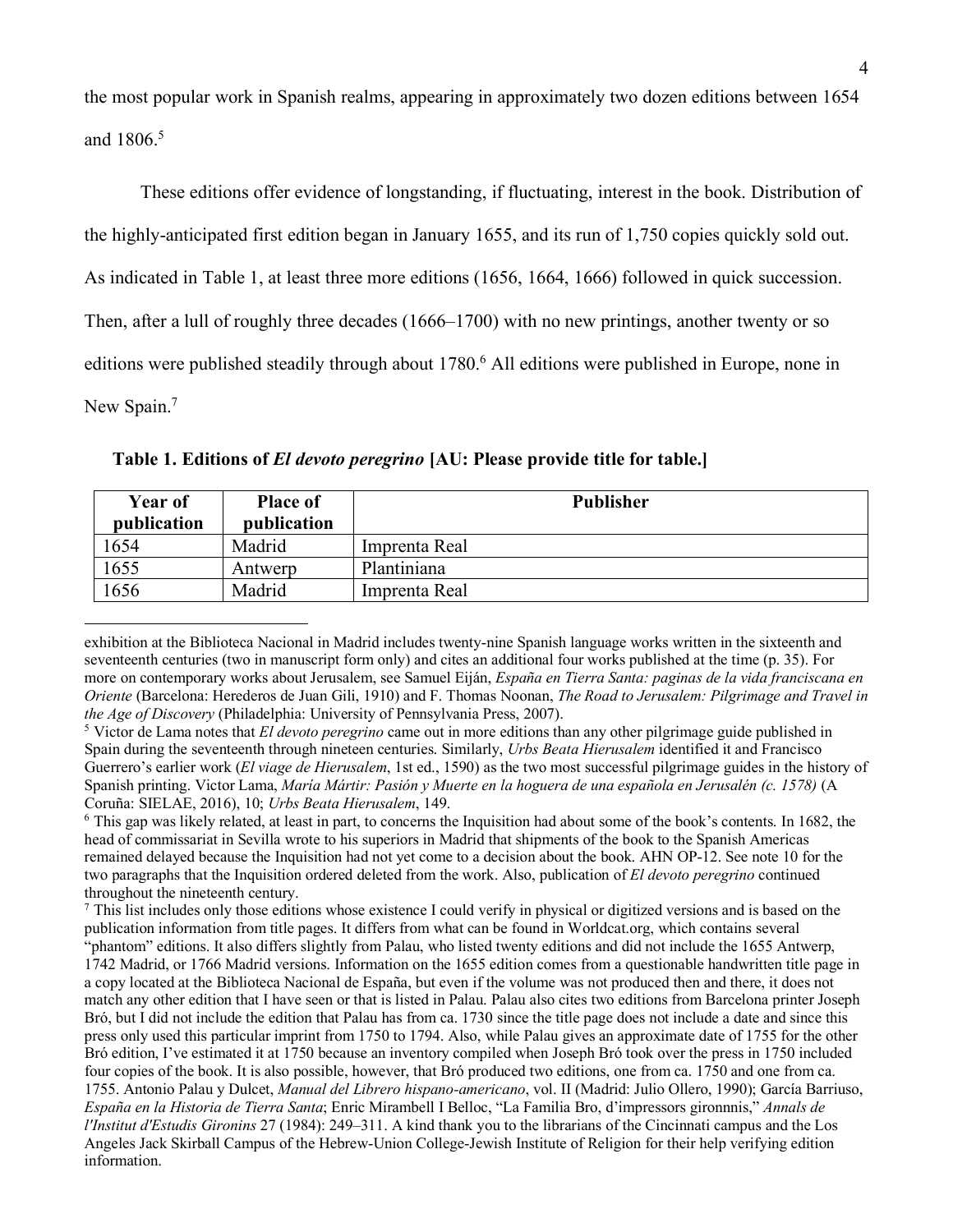| 1664       | Paris     | Antonio Mureto, Impresor, signo del Peregrino                              |
|------------|-----------|----------------------------------------------------------------------------|
| 1664       | Madrid    | A costa de Mateo Fernandez, impressor del rey nuestro Señor                |
| 1666       | Paris     | Antonio Mureto                                                             |
| 1700       | Granada   | Francisco Campacho                                                         |
| 1700       | Barcelona | Vicente Suriá                                                              |
| 1705       | Madrid    | Imprenta Real por Joseph Rodriguez                                         |
| 1710       | Barcelona | Rafael Figueró                                                             |
| 1719       | Barcelona | En la imprenta de Raphael Figuerò                                          |
| 1722       | Madrid    | En la imprenta de Juan Sanz a costa de Francisco López                     |
| 1710-1740? | Barcelona | Joseph Giralt                                                              |
| 1742       | Madrid    | A costa de Don Pedro Joseph Alonso y Padilla, Librero de                   |
|            |           | Camara de su Magestad. Se hallará en su imprenta y libreria,               |
|            |           | Calle de Santo Thomás, junto al Contraste                                  |
| 1750?      | Girona    | Joseph Bró                                                                 |
| 1759       | Tarragona | Magin Canals impressor i librero, en la calle Mayor                        |
| 1766       | Madrid    | En la Imprenta y Librería de Don Antonio Mayoràl, Plazuela del             |
|            |           | Angel, donde se hallará                                                    |
| 1768?      | Vich      | Joseph Tolosa                                                              |
| 1769       | Madrid    | <b>Manuel Martin</b>                                                       |
| 1780?      | Barcelona | Antonio Arroque                                                            |
| 1781       | Madrid    | <b>Manuel Martin</b>                                                       |
| 1806       | Madrid    | Imprenta de la Viuda de Barco Lopez, calle de la Cruz, donde se<br>hallará |

The *santos lugares* commissariat in Madrid remained connected to the printing and distribution process of each edition, despite the range of printers and locations. Publishers were required to have the commissariat's license, and the office defended its monopoly against unlicensed publication, even during the stretch from 1666 to 1700 when no new editions were published.<sup>8</sup> Inventories of the Madrid office recorded the presence of books and the plates used to make its images, and correspondence among its officials noted shipments of books from the office to booksellers and Franciscan officials throughout the Peninsula and the Indies.<sup>9</sup>

These editions ranged from impressive folio volumes with precise lettering and detailed engravings to imageless pocket books set in crooked type. Production values, the place of images in the text, and overall length provided the most significant variations in the book's contents over time. Early

<sup>8</sup> Archivo Histórico Nacional, Obra Pia de los Santos Lugares de Jerusalén (hereafter AHN OP)-10, bk. 1. Information on some of these licenses can be found in García Barriuso, *España en la Historia de Tierra Santa*, and in AHN, Consejos, 17711, exp. 3.

<sup>9</sup> See, for instance, the 1753 inventory in AHN OP-10 4, the accounting records in AHN OP-350, and the correspondence in AHN OP-12.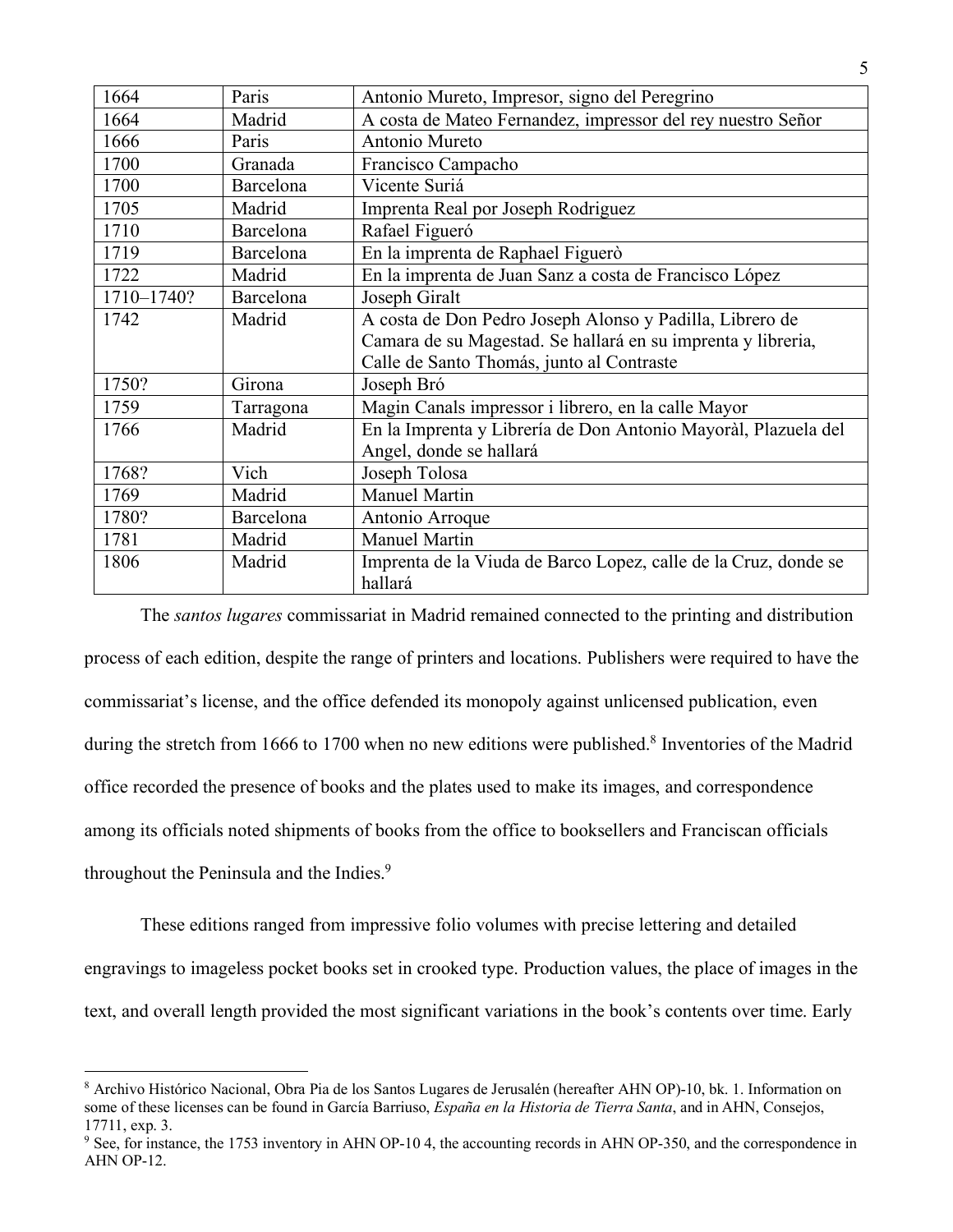editions—the 1654, 1655(?), 1664, and 1705 quarto-sized editions and the 1666 folio-sized edition stood out for their craftsmanship, with each featuring dozens of high-quality images, some large enough to fold out. In contrast, the 1700 edition as well as all those published between 1710 and 1806 were octavo-sized, lacked images, and reduced length by using smaller fonts, combining sections, removing end matter, and sometimes cutting text related to images. Outside of such changes, the contents of the text itself changed little.10 In his detailed description of the editions published between 1654 and 1705, Patrocinio García Barriuso notes that the 1656 second edition only corrected errors and improved the presentation of the first edition and that the 1664 third edition was the same as the second. My own comparisons of this 1664 edition and the 1705 edition indicate no major changes.<sup>11</sup> In contrast, the 1742 edition shortened the text's overall length by removing all images as well as some text directly related to those images and by combining paragraphs, chapters, and sections. It also removed some chapter titles and cut an index that summarized notable events in Christ's life.

The copies that the Holy Places commissariat mass distributed in New Spain were these early, more elaborate, editions. The reasons may have been related to *novohispano* preferences for a certain book format—in 1705 a commissariat official in Santo Domingo specified in a request for the book that they were "the big ones that have images"—but it may also have been related to timing. As discussed below, the commissariat's distribution of the work ceased in New Spain during the 1720s, with the 1705 quarto edition the final one distributed in large numbers.12 Although copies of the more basic editions printed throughout the rest of the eighteenth century found their way to New Spain, the Franciscan commissariat did not seek to distribute them in bulk as it did with these early editions. It is therefore

<sup>&</sup>lt;sup>10</sup> The Inquisition ordered two paragraphs removed from the section describing the Saint Longinus chapel in the Holy Sepulcher. Handwritten on the title page of the 1666 edition at the Biblioteca Nacional de España is the phrase "Expurgado por el Sto Tribunal: mira el fol. 224." There, ineffectively crossed out, is the explanation that the unnamed Roman soldier who pierced Christ with his lance did so out of zeal rather than hate. Also see *Indice ultimo de los libros prohibidos* y *mandados expurgar* (Madrid, 1790), p. 48.

<sup>11</sup> García Barriuso, *España en la Historia de Tierra Santa*, 26–28. Fr. Francisco Suarez's approval to print the second edition (Madrid, 1655) also notes there were no differences "en lo essencial de la primera impressión" (unnumbered page). <sup>12</sup> The quote is from AHN OP-6 2a: "los grandes de los que tienen estampas." The commissariat does not seem to have distributed the 1700 Barcelona edition in New Spain.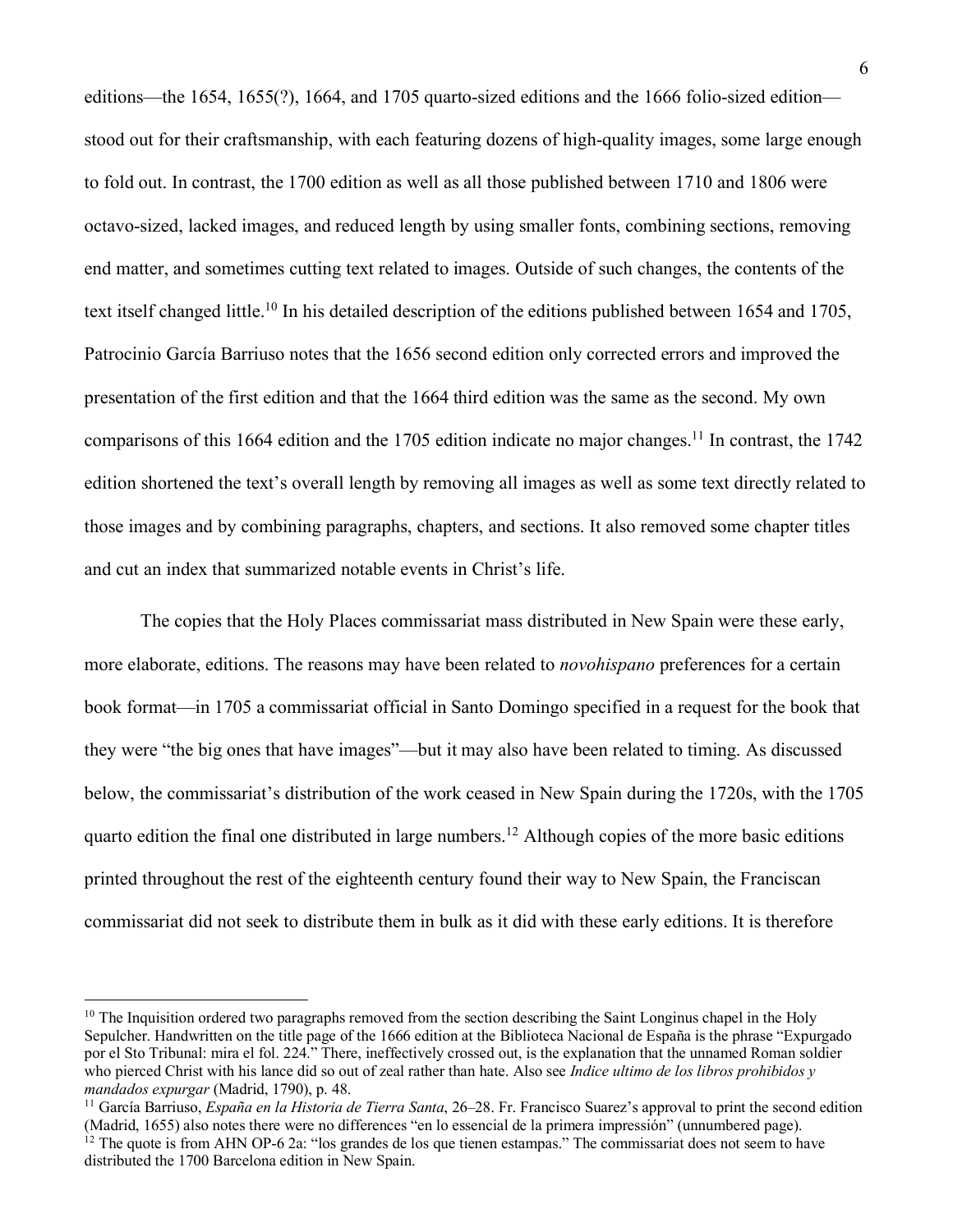possible to speak of the majority of books distributed in New Spain as presenting similar content in similar formats.

## El devoto peregrino in the Holy Land

Although *El devoto peregrino* had much in common with other works about the Holy Land that were published around the same time, it stood out for the connections it made between the Holy Land, the Franciscans' guardianship of it, and readers as potential champions of the Franciscan *custodia*. The book's similarities to its contemporaries included its format—the era's most popular format for books about the Holy Land was the pilgrim's guide—and sometimes even its content, as del Castillo mixed images and text from other books with his own contributions.<sup>13</sup> He also engaged in ongoing debates about identifying the precise spots where events from the Bible had taken place. During the sixteenth century, antiquarians interested in the Holy Land began applying the tools of archaeology, epigraphy, and especially geography to reconstruct biblical landscapes. As a result, Jerusalem was plotted, measured, and mapped into competing interpretations that re-situated or defended the current sitings of places like Calvary and the Holy Sepulcher that were part of established pilgrimage routes and were home to Franciscan churches.<sup>14</sup> Del Castillo also counted steps, cited biblical accounts of events, and

 $\frac{13}{12}$  It was common practice during this time for authors to copy other authors' works and use it as if it were their own. However much of *El devoto peregrino*'s text del Castillo authored himself, he curated an original work designed to communicate certain messages to a particular audience. For instance, Victor Lama curtly dismisses *El devoto peregrino* as "a brief notice taken directly from Quaresmio." Franciscus Quaresmius, an Italian Franciscan, wrote in Latin and intended his two-volume set to be the definitive account of the Holy Land. The two works had different formats, languages, and target audiences. For more on Quaresmius, see Shalev, *Words and Worlds*, 123–25. For an argument that late medieval pilgrim guides to Jerusalem shared a common source text, see Josephie Brefeld, *A Guidebook for the Jerusalem Pilgrimage in the*  Late Middle Ages: A Case for Computer-Aided Textual Criticism (Amsterdam: S.J.G. Brefeld & Uitgeverij Verloren, 1994). In addition, *El devoto peregrino*'s images and maps had been used previously. Alena Robin notes that del Castillo took his maps from works by Giovanni Zuallardo and Adrichomius, and Herbert Thurston contends that del Castillo borrowed or modified maps from Zuallardo, Adrichomius, and Bernardino Amico, even though these maps sometimes contradicted each other. Lama, *María Mártir*, 10; Alena Robin, *Las capillas del Vía Crucis de la ciudad de México: arte, patrocinio y sacralización del espacio* (Mexico City: Universidad Nacional Autónoma de México, 2014), 19–22; Herbert Thurston, *The Stations of the Cross: An Account of Their History and Devotional Purpose* (London: Burns & Oates, 1906), 122–23.

<sup>14</sup> Adam Beaver, "Scholarly Pilgrims: Antiquarian Visions of the Holy Land," in *Sacred History: Uses of the Christian Past in the Renaissance World*, ed. Katherine Van Liere, et al. (Oxford University Press, 2012), 267–83; Shalev, *Sacred Words and Worlds*; Milan Pelc, "Representations and Descriptions of Jerusalem in the Printed Travelogues of the Early Modern Period," in *Visual Constructs of Jerusalem*, ed. Bianca Kühnel, Galit Noga-Banai, and Hanna Vorholt (Turnhout, Belguim: Brepols, 2014), 397–407.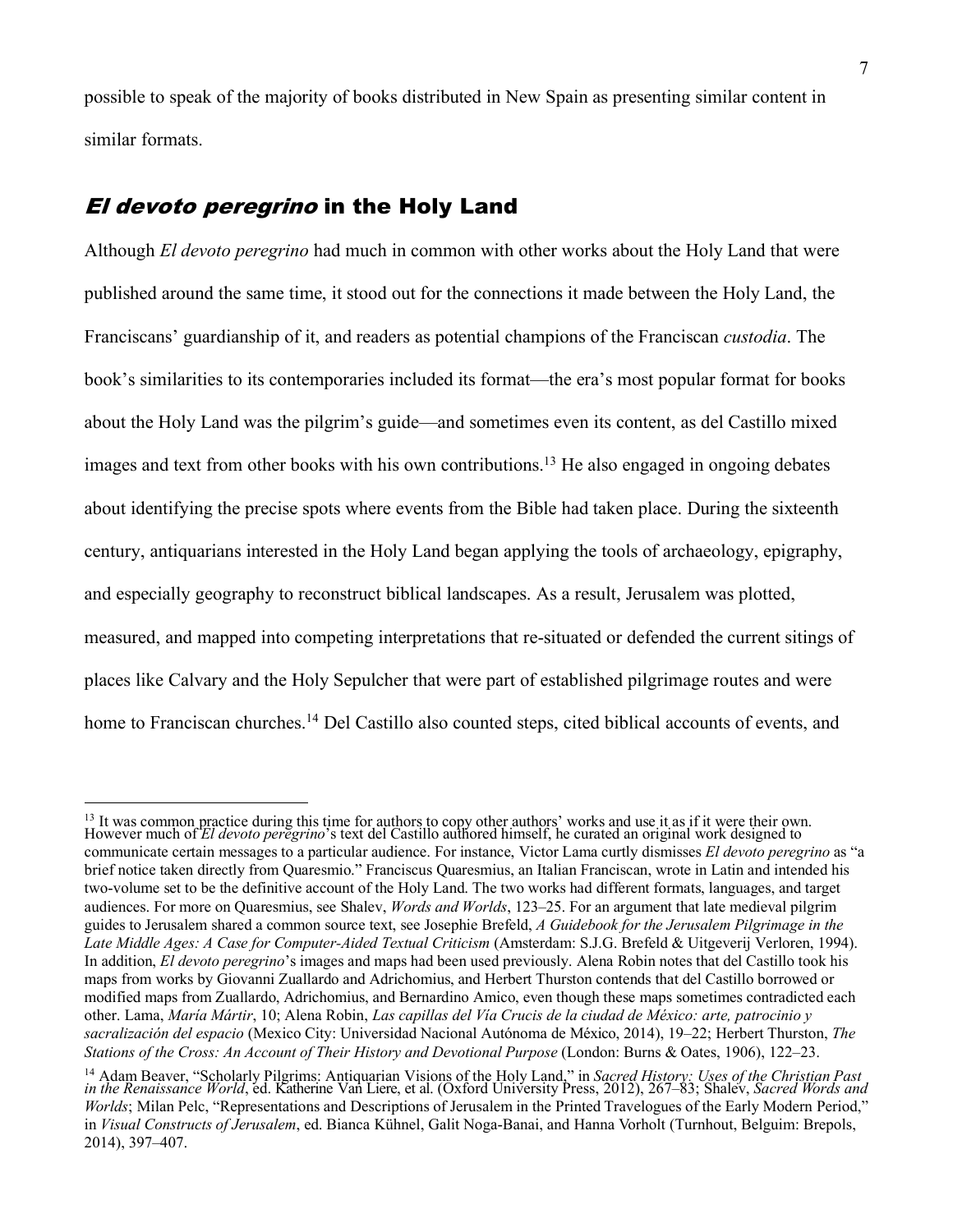correlated these accounts with specific locations, with findings that, not surprisingly, confirmed current locations. Franciscan authors also wrote to establish the order's legal titles to custodianship of the Holy Land, fended off claims from Catholic rivals such as the Jesuits and Discalced Carmelites, and sought protection and support from European princes and monarchs.15 So, too, did del Castillo. For instance, he dedicated the first edition to the king "in order to recognize his natural obligation and to show that all that pertains to Jerusalem is thanks to his Majesty as special Patron and Protector of the holy House."16 He also dedicated multiple chapters to the many papal privileges and royal decrees that cemented his order's status as official guardian.

Ultimately, however, these goals were secondary to conveying a set of messages about the need to support the Franciscans' work at these important sites and conveying those messages to as wide an audience as possible. This is why del Castillo wrote in vernacular Spanish instead of Latin and why he used plain language so that, as he put it, readers would not waste time pondering the words themselves but focus on their meaning.17 Those who grasped these meanings as he intended would come away with new devotion for these sacred places, new esteem for the Franciscan order that maintained them, and new appreciation for the importance of supporting its work with alms.

As the book's title suggests, del Castillo's intended audience included pilgrims who set out on the journey to Jerusalem, and the text contained pragmatic where-to-go and how-to-get-there information. A larger portion of his audience consisted of virtual pilgrims, people who would not encounter the physical place but instead make the trip in their imaginations.<sup>18</sup> He detailed what pilgrims

<sup>15</sup> Observant Franciscans, the branch of the order in charge of the *custodia*, also faced challenges from Capuchins, a rival branch within the order. Armstrong, "Spiritual Legitimisation?"; Adam G. Beaver, "A Holy Land for the Catholic Monarchy: Palestine in the Making of Modern Spain, 1469–1598" (PhD diss., Harvard University, 2008).

<sup>16</sup> Unless otherwise noted, citations from *El devoto peregrino* are from the 1656 edition. This quote comes from the "Dedicatoria" (unnumbered page).

<sup>17</sup> *El devoto peregrino*, from "Al Lector" (unnumbered page): "Escrivo sencillamente lo que vi, porque no te detengas (Christiano Lector) a ponderar lo que lees; sino que camines con devocion, considerando lo que mis palabras significan."

<sup>&</sup>lt;sup>18</sup> The concept of virtual pilgrimage goes back at least two centuries before *El devoto peregrino* to manuscripts and devotional practices in female convents, whose cloistered residents developed replacements for actual pilgrimage. See Kathryn Rudy, *Virtual Pilgrimages in the Convent: Imagining Jerusalem in the Late Middle Ages* (Turnhout: Brepols, 2011), including pp. 28–29 for her definition of virtual pilgrimage literature.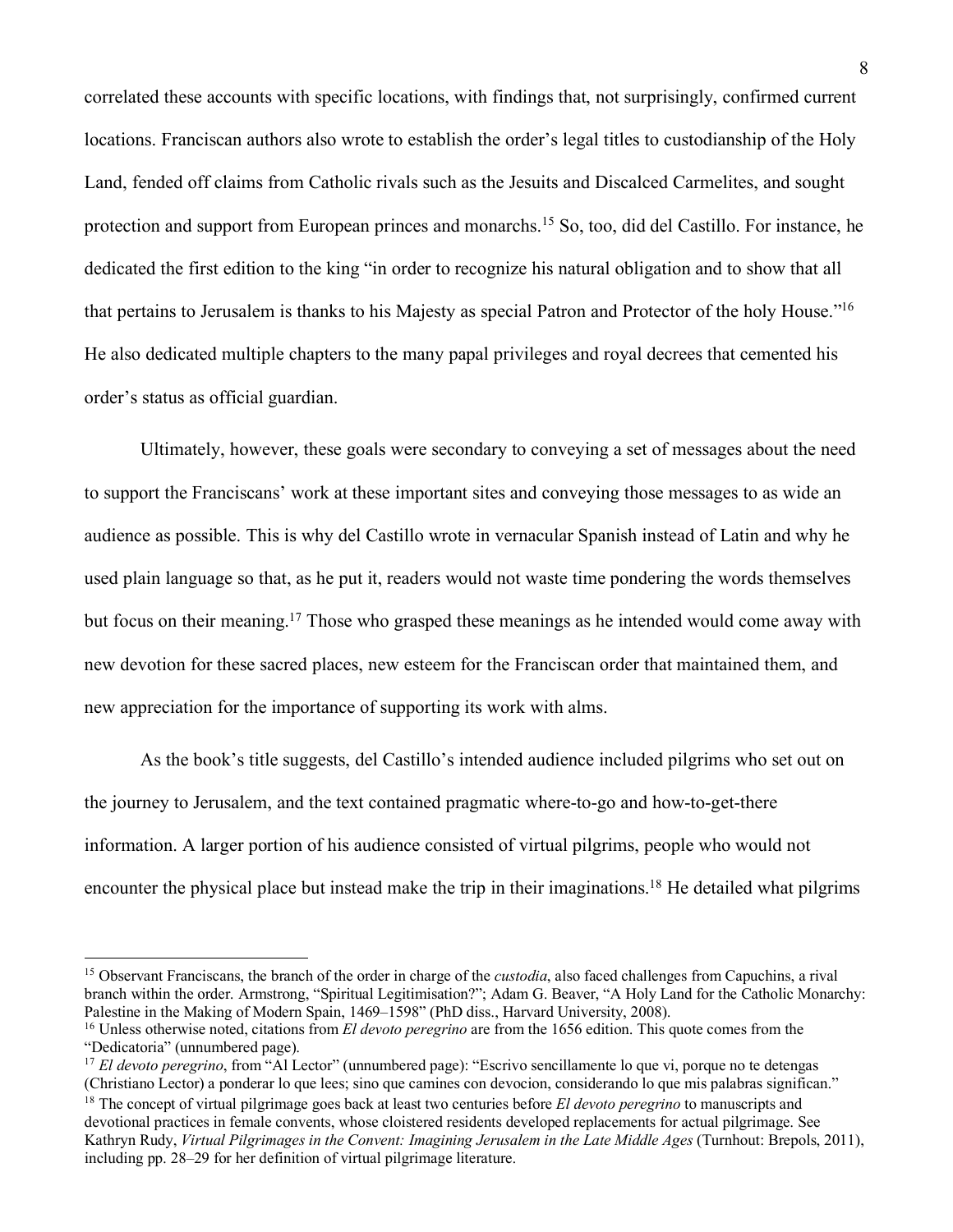would see at the sacred sites, specified how many steps they would traverse between those sites, and explained why those sites mattered. He also included dozens of images because they "provide better understanding and inspire more than words."19 Readers could therefore imagine themselves on their own virtual journey, praying and worshipping at these places, and, as del Castillo advised them, earning the same indulgences as those who visited in person. In effect, he served as a tour guide for readers the same way Franciscans did for the pilgrims traveling on foot through the Holy Land.

Like his on-the-ground tour guide brothers, del Castillo possessed insider knowledge of the place. He informs his readers that his account is grounded in knowledge acquired during his seven years of direct access to the holy sites. He can point out that a seemingly unremarkable old tree propped up by stones is where the Prophet Isaiah was sawn in two. He can describe Pilate's house—now the local ruler's private palace and thus off-limits to pilgrims—because he had entered many times on official Franciscan business. He can provide exact measurements between each site on the *via crucis*, such as the twenty-six steps that add up to sixty-five feet between Pilate's house and where Christ took the cross on his shoulders. Moreover, del Castillo could guide readers through the appropriate emotional responses to all these places, such as the spot on the side of the Mount of Olives where Christ once wept and where now "nobody who comes here does not spill copious tears."20

Del Castillo contrasted his intimate understandings to those of other authors. "Many wrote of their travels to Jerusalem with good intentions and (according to some) with pens more elegant than truthful," he wrote. He diagnosed the problem as the result of these authors passing through the land so quickly that "they believed all reports, even though many of them were ridiculous."21 Similarly, Fr. Juan de Sarria's "*Aprobacion*" (approval) of the book contrasted how it differed from defective histories written more for the author's "own ostentation than the common good." He continued that "a proper

<sup>&</sup>lt;sup>19</sup> *El devoto peregrino*, "Al Lector" (unnumbered page): "dan mayor conocimiento que las palabras, y mueven mas."

<sup>20</sup> *El devoto peregrino*, 171, 193, 201; "nadie llega aqui, que no derrame copiosas lagrimas."

<sup>&</sup>lt;sup>21</sup> *El devoto peregrino*, "Al Lector" (unnumbered page): "Escrivieron muchos con buenos deseos viages de Jerusalen, y fueron sus plumas (a juyzio de algunos) mas elegantes, que Viridicas: naciendo esto de su confiança: pues passando por aquel pais tan de priessa, como van los peregrinos, creyeron todos informes, aunque muchos dellos ridiculos."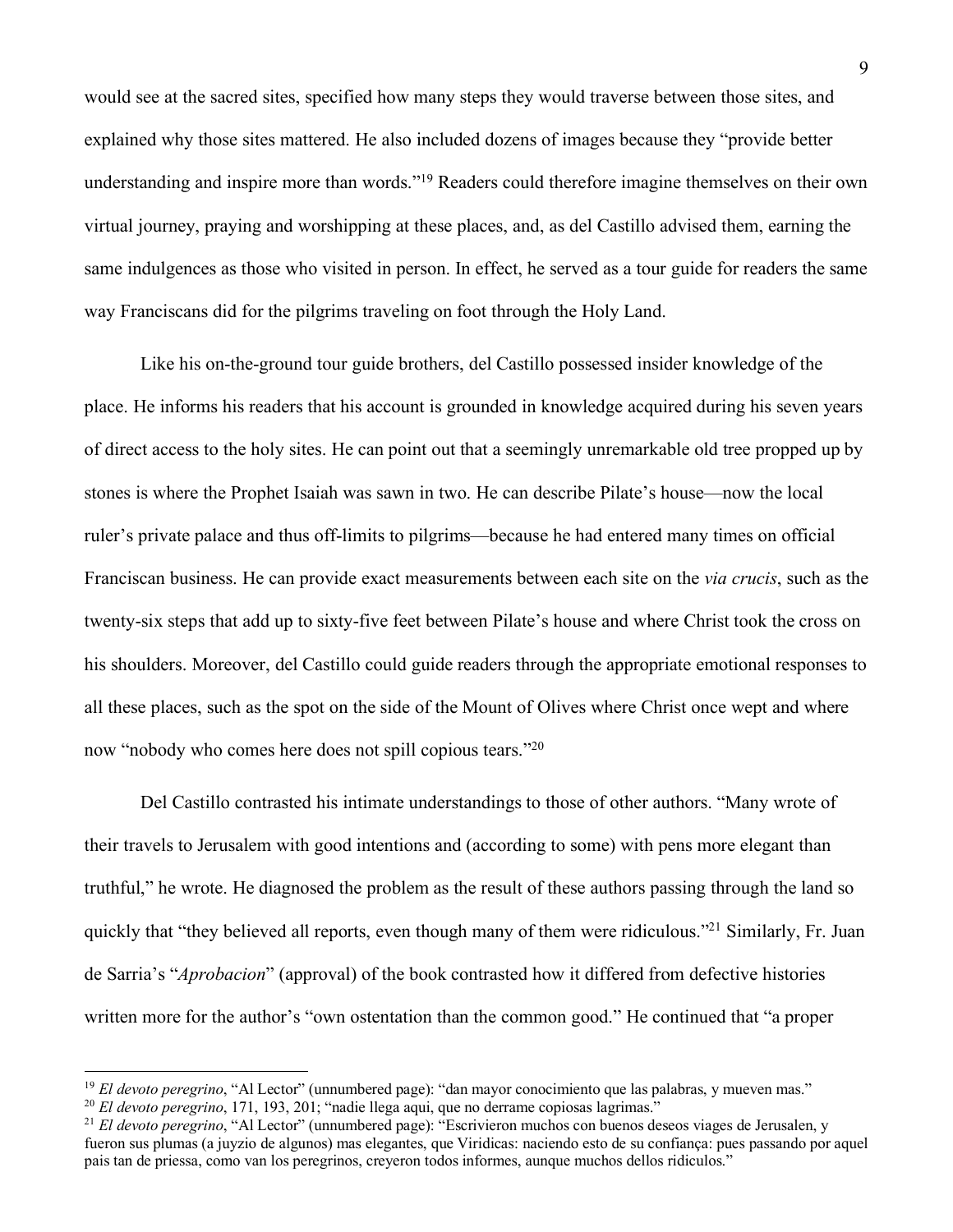historian is one who relates what one sees; and so the Author of this book does not simply believe that which others have told him about distant regions, which through either ignorance or malice is based on either false or impossible information."22 For example, del Castillo helped readers distinguish between real and spurious devotion at the house of Pontius Annas. This was where on the night of the Passion Annas struck Christ on the face while asking, "*Sic respondes Pontifici?*" (Is this how you speak to the Pontius?) Del Castillo described how pilgrims venerated the great olive tree in the courtyard—its massive trunk proof that it had stood there since the time Christ had been tied to it—and bought its olives from Armenian vendors. While acknowledging the power of the tree—venerated like a *lignum crucis*—and the worthiness of its fruits as mementos for pilgrims, he gave no credence to another potentially wonderous claim. Made by "some pilgrims who have written travel accounts to Jerusalem," they claimed to have heard slaps and a voice saying "*Sic respondes Pontifici?*" coming from an underground room. "But having spent so many years in Jerusalem and having made such great efforts to ascertain it, I could never find a single trace," he cautioned readers. "Also, it is certain that the Turks are so greedy that if there was something to this, it doesn't seem to me—being Procurator and dealing with them so much—that they would miss out on it, given the money they would have made, as they do in so many other things. I will say nothing more."23

He advised his readers that they would be traveling together as pilgrims, not curious sightseers: "If you seek curiosities, do not go any further. If [you seek] devotion, continue."24 Their tour of the Holy Land included sites that figured in its early biblical history, such as places constructed by King David, but had been made sacred by events in Christ's and Mary's lives. Here is the house of Simon the Leper

<sup>22</sup> *El devoto peregrino*, "Aprobacion" (unnumbered page), "Los que assi escriven, oyen contra si a Estraben, u que es defecto considerable, escrivir historias, mas para hostentacion propia, que utilidad comun. Es propiamente historiador quien releta lo que vio; y assi el Autor deste libro no creyo q lo otros le informavan, que por o ignorancia o malicia, en Regiones distantes, es contingente ser las noticias o falsas, o impossibles."

<sup>23</sup> *El devoto peregrino*, 166: "Mas con aver estado yo tantos años en Jerusalen, y aver hecho tantas diligencias por averiguarlo, jamás pude hallar rastro ninguno, y est cierto, que los Turcos son tan codiciosos, que si huviera algo desto, por el dinero lo huvieran manifestado, como hazen otras muchas cosas, aunque sean contra ellos: y siendo yo Procurador, y tratando tanto con ellos, no me parece dexara de saber algo. No digo mas."

<sup>24</sup> *El devoto peregrino*, "Al Lector" (unnumbered page): "Si buscas curiosidades, no passes adelante. Si devocion, prosigue."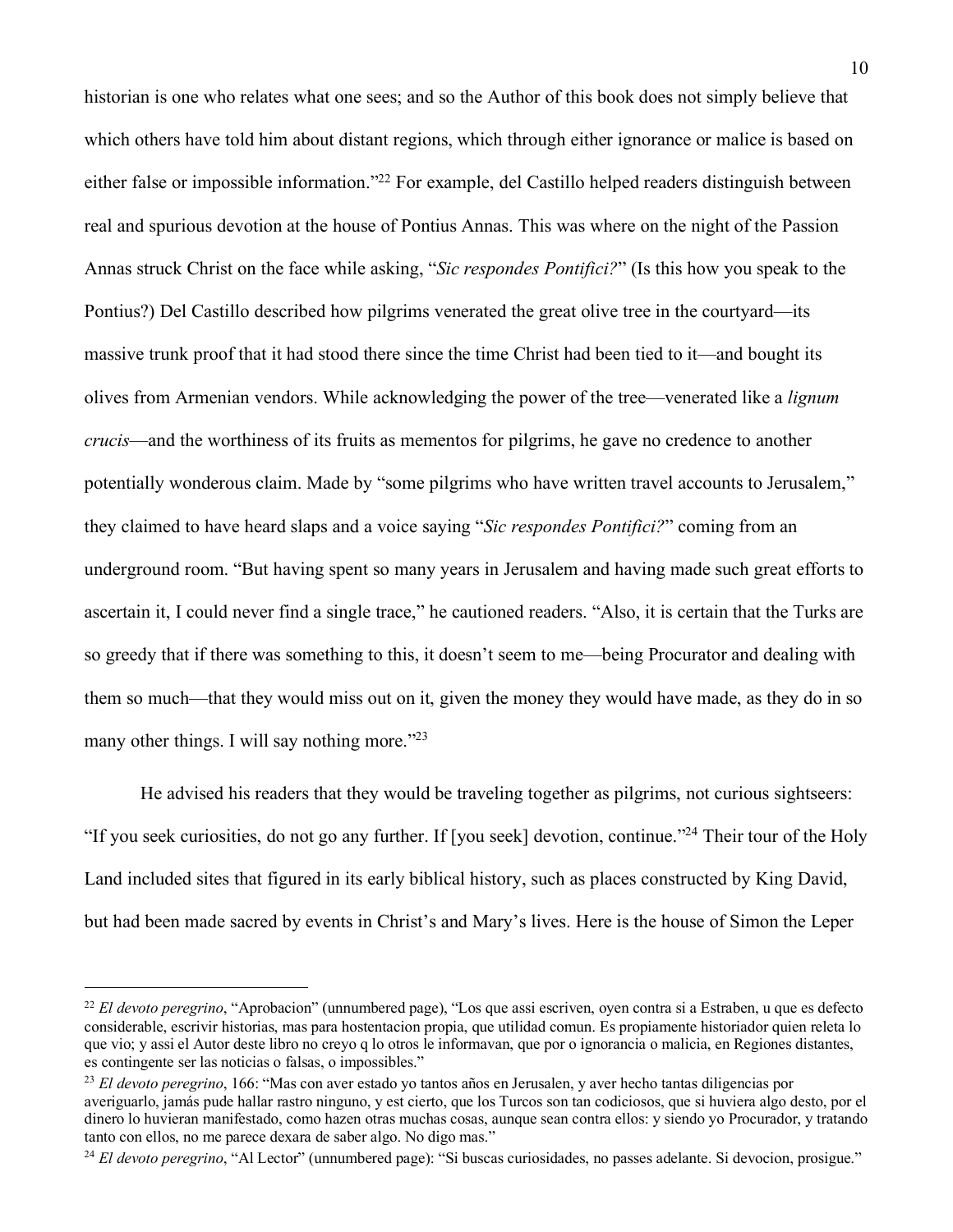where Christ washed Mary Magdalen's feet; and here is the gate where Christ entered Jerusalem on Palm Sunday. "Here is the most sacred place of anywhere in the world, worthy of eternal memory, where in the presence of everyone at noon on the feast of Easter, the Cross that bore the weight of the tormented and Crucified Christ was put into a hole in the living rock of Mount Calvary."<sup>25</sup> To visit these places, he promises his audience, was to follow in Christ's footsteps.

Readers encountered this landscape in two formats. The first was as a "true portrait" (*verdadero retrato*) of Jerusalem during the time of Christ. Written as if an extended legend for a map, it lists 270 numbered locations in and around the city. Indeed, they are accompanied by a large fold-out map titled "Descriptio Ierusalem, Quomodo Florvit Tempore D. N. Iesu Christi" (Description of Jerusalem as it flourished in the time of Our Lord Jesus Christ). Although these locations do not correlate with the 59 numbered locations in the map's actual legend, most do appear on the map. Furthermore, the 270 sites appear to be enumerated by where they were located in the city so that sites in close geographic proximity were also in close numeric proximity. For each site, del Castillo provides a stand-alone entry that summarized what made that spot special. For instance, entry number ten locates the house where Mary lived during the fourteen years between Christ's death and her Ascension into heaven. Some entries also note what remained on the site in modern times. In the case of Mary's house, it was the ruins of a single rock wall, not from the house itself but from a church later built on the site.<sup>26</sup>

Many of these sites re-appear later in the book. Once again they appear on a detailed map, but now one of the seventeenth-century city titled, "Novæ Ierosolymæ et Locorum Circumiacentium Accurata Imago" (Accurate Image of New Jerusalem and Its Contours). The accompanying text follows Franciscan-organized pilgrimage routes throughout the contemporaneous Holy Land so that readers encounter holy sites not as they would on a two-

<sup>25</sup> *El devoto peregrino*, 91: "Aqui esta aquel lugar sacratissimo entre todos los del mundo, digno de eterna memoria, donde en prefencia de todos, al medio dia de la fiesta de Pascua, fue puesta en el agujero de la peña del monte Calvario la Cruz, que sustentava al Crucificado, y atormentado Christo."

<sup>26</sup> Ibid., 30.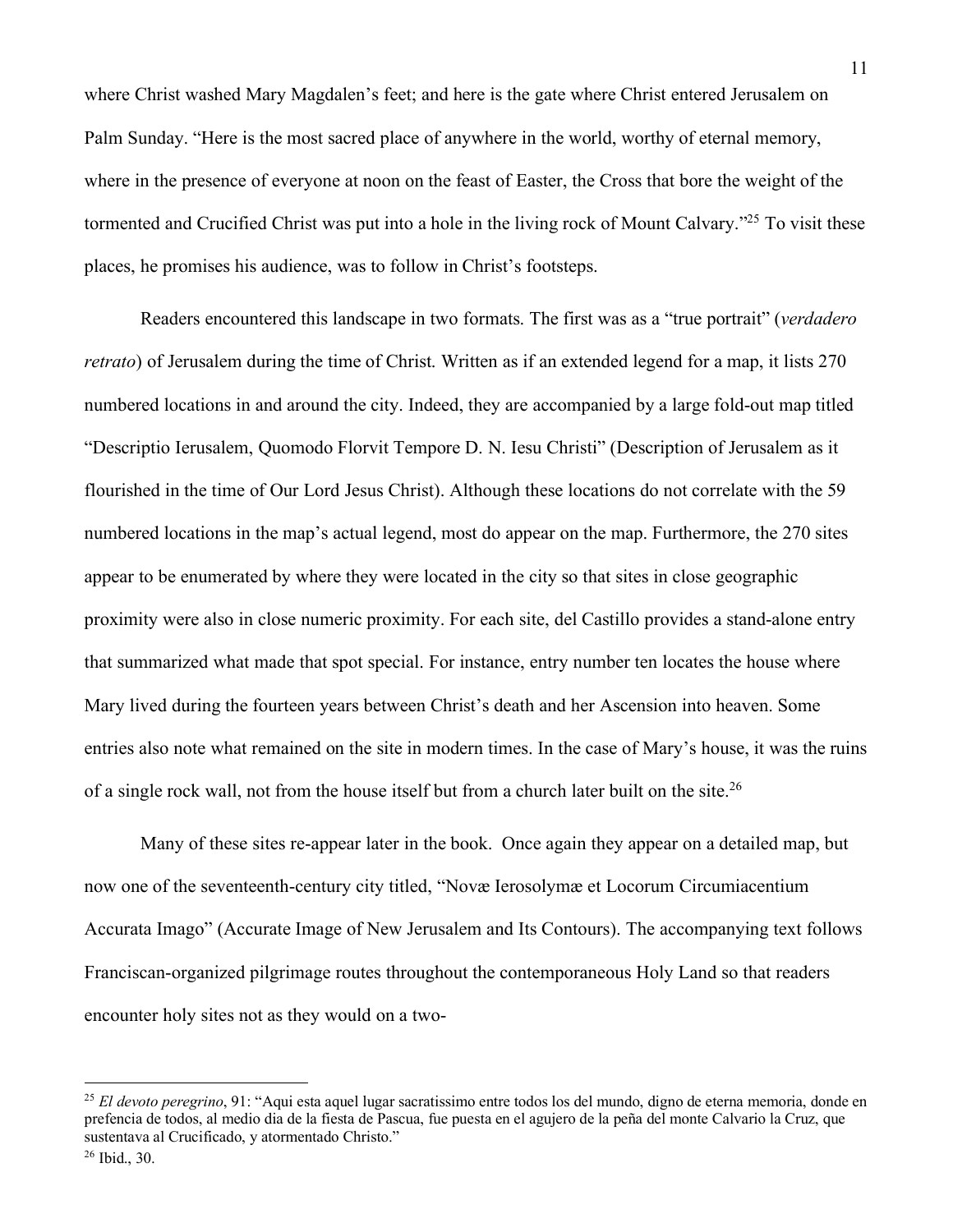dimensional map but as they would walking with their Franciscan guide. The routes followed what were common pilgrimage itineraries, starting from the port of arrival in Jaffa, making their way to Jerusalem, heading out on day trips in and around the city, and then venturing to more distant places such as Jordan and Bethlehem. These routes often reflected what was possible to do in a single day. For instance, one day's route started from the Franciscan convent in Jerusalem, looped around from the Valley of Josephat up to the Mount of Olives, and stopped to appreciate approximately twenty sites, including Mary's tomb and the Garden of Gethsemane. Del Castillo also provided the details to fill in these spaces, noting how far they were walking between sites, when they were walking up or down hills, and whether sites were located to their left or right. So while the first format offered a bird's-eye overview of the place, this one moved through the landscape at ground level.

Del Castillo's tours over the expanse of the Holy Land, which would have taken weeks or months on foot, took a couple hundred pages on paper, each page recounting its own set of holy events and treasures. At one point del Castillo pauses to reckon with this embarrassment of riches. Noting there are too many sites for any one pilgrim to visit, he groups sites into twenty-five sets of stations, such as those to the east of Jerusalem, those in the Valley of Josephat, and those inside the church of the Holy Sepulcher.<sup>27</sup> One can imagine the overwhelmed reader, grateful for these more manageable portions of holiness, setting off on a series of shorter spiritual journeys. The overall effect is one of abundance—a Holy Land whose spiritual benefits will never be exhausted. What place on earth could be more deserving of devotion?

Yet, as del Castillo regularly reminds his readers, Catholic access to this seemingly bottomless supply of spiritual benefits was precarious. Muslims, Greeks, Armenians, and other Eastern Orthodox traditions appear throughout *El devoto peregrino* as competitors seeking to take over what belonged to Catholics. Turks were the usurpers who evicted the Franciscans and built a mosque on Mount Zion at

<sup>27</sup> Ibid., 351–61.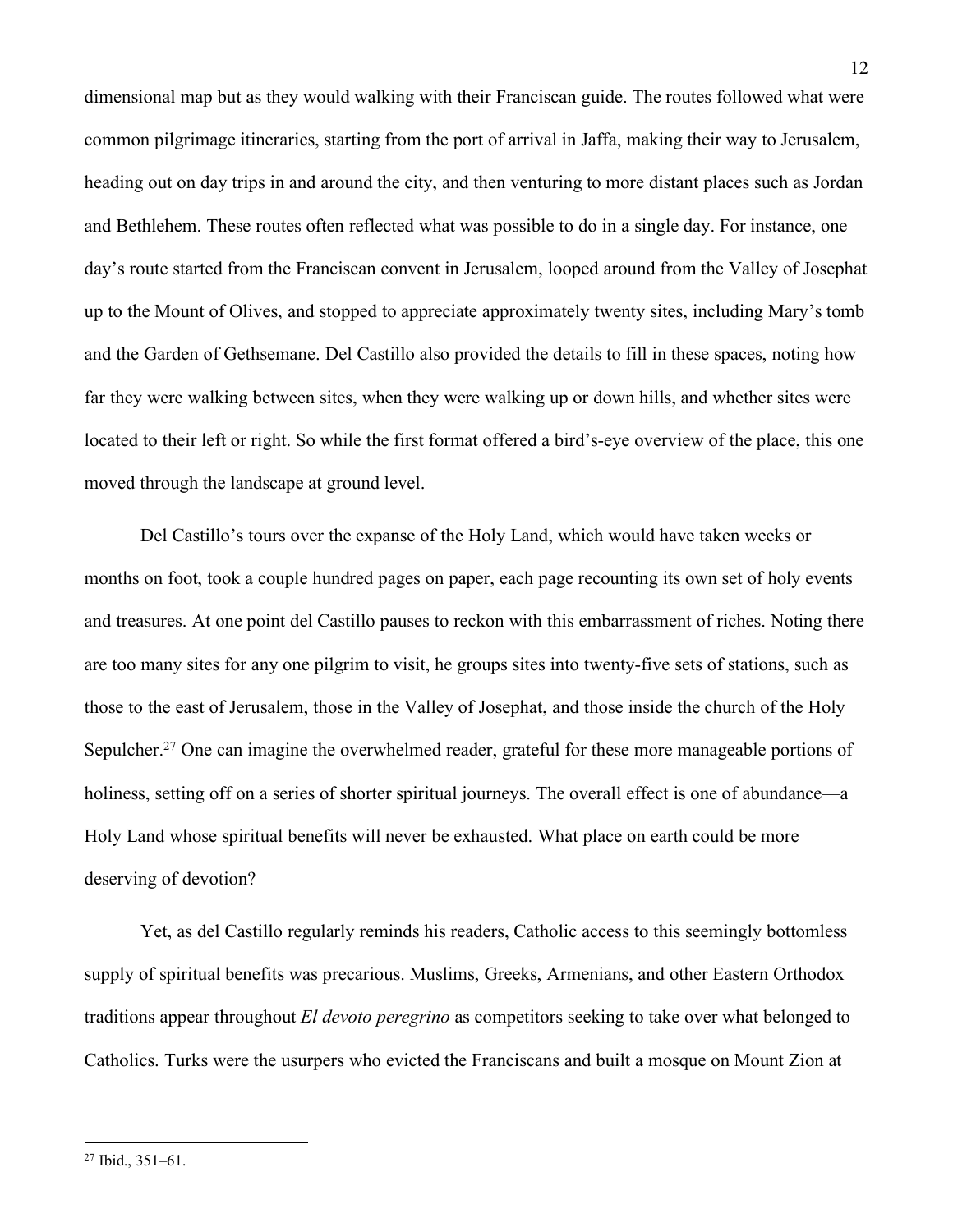the spot where the Holy Spirit descended upon the Apostles. They were the jealous tyrants who tore down half of the Holy Sepulcher's beautiful bell tower because they did not want it to be taller than the towers of their own mosques. Greeks had a convent on the site where Elijah prophesized Christ's crucifixion. Armenians had a convent on the site where the Apostle James was beheaded and where Catholics used to have a hospital for pilgrims. Both Greeks and Armenians prevented Roman Catholics from accessing places like the Holy Sepulcher when they used them for their "superstitious and ridiculous" ceremonies.28 Day-to-day interactions with these foes could also be fraught. Pilgrims traveling through the mountains between Jacob's well and Jerusalem commonly encountered "very tyrannical and cruel" Muslim bandits who forced Christians to pay excessive tribute and "always mistreated them." To make the case that these were not just problems of the past, del Castillo copied three recent letters (1650, 1652, and 1653) from Franciscan officials in Jerusalem who described "these calamitous times." Among the injustices they recounted, local officials demanded that a Franciscan who arrived as an inspector pay a hefty tax as if he were a guardian in charge of a convent, and later when he was actually named guardian, unfairly forced him to pay it again. Another Muslim official incited a crowd to break down a church door during mass and demanded that the faithful churchgoers pay 4,000 *reales a ocho* or pay with their lives. Muslims in one town had forced Catholic residents to flee to the mountains, and drunken Greeks in another town had attacked Catholics without provocation.<sup>29</sup>

The Franciscans appear as unwavering bulwarks against these threats. *El devoto peregrino*'s final sections make the case why people should support, including with their alms, the Franciscan project. Its opening chapter summarizes the diverse groups who lived there—the damned Jews, the greedy Muslims and Turks, the superstitious Eastern Orthodox traditions—all erroneous and all dangerous. How were the Franciscans to keep them at bay? They did so in part by paying tribute to Turkish officials so that Catholics could maintain access to holy sites. Del Castillo explains that it was

<sup>28</sup> Ibid.*,* 160, 210–11.

<sup>29</sup> Ibid., bk. 4, chap. 9.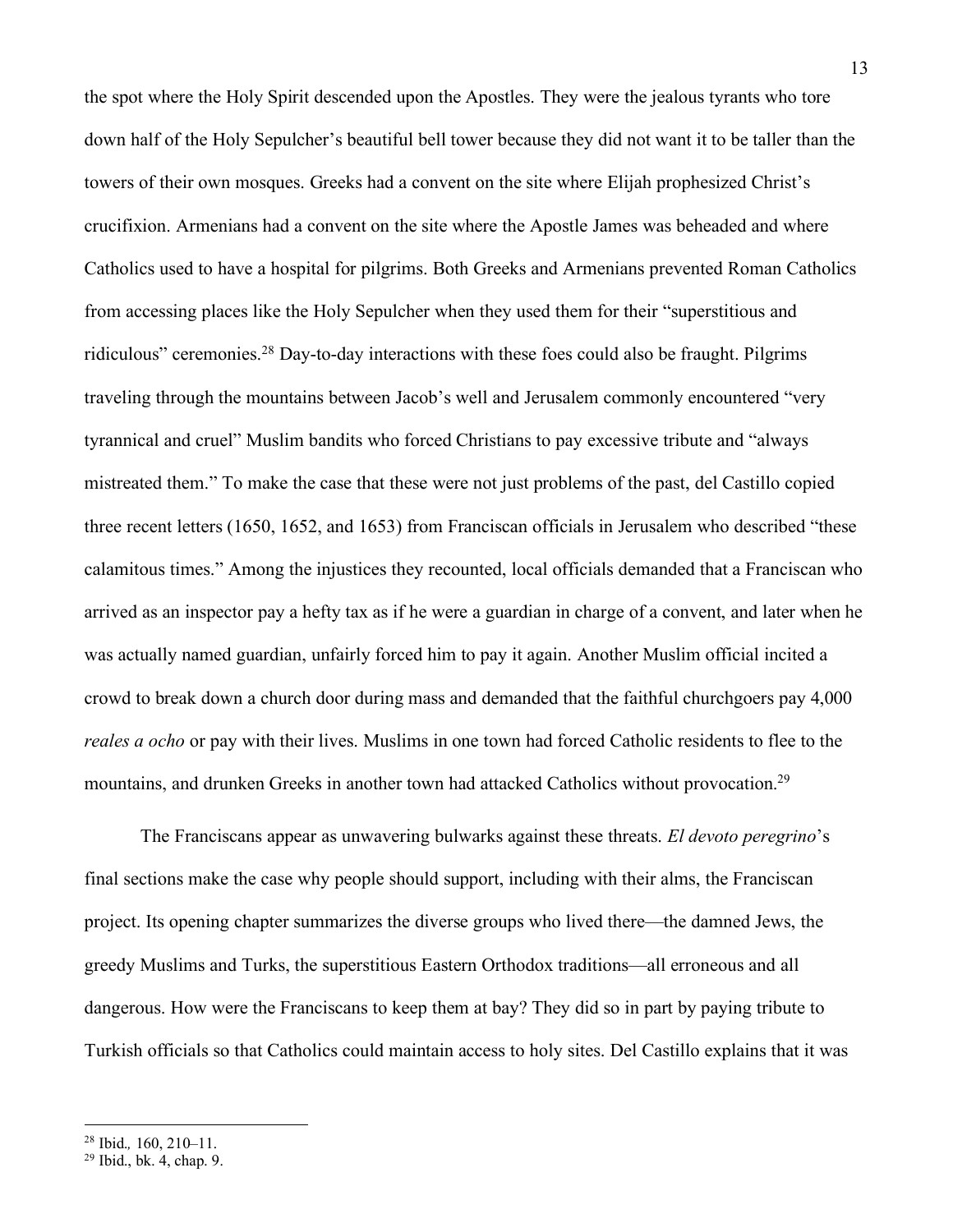not possible to escape paying these exorbitant fees. He laments that if we stop paying or protest how much we pay, "the Greeks and Armenians will give that amount and much more in order to take from us these holy sites and to kick us out of Jerusalem."30 He then seeks to impress upon readers the magnitude of these costs by itemizing payments that totaled hundreds of thousands of *reales a ocho* in cash and merchandise each year. What's more, he continued, Franciscans still needed to provide for maintaining churches, sustaining friars, accommodating pilgrims, and redeeming Catholic captives, among other expenses.

The final step was to transform into action this enhanced devotion and appreciation for the Franciscan project: "I pray for God to dispose your heart so that, venerating these sacred places and sacred relics, you do service that his Majesty so esteems."<sup>31</sup> Action, in this case, meant supporting the Franciscan *custodia* with alms. As a Franciscan who approved (reviewed) the book explained, "we will venerate those holy Places, and as much as it is possible, we will help with our alms, [giving] to those who with such religious and animated zeal defend and sustain the cradle and tomb and other Places that remain as an eternal Monument of our redemption."32 Alms would keep holy sites in Catholic hands and stifle usurpers' efforts to wrest them away. Alms would allow Franciscans to support pilgrims and fulfill their priestly duties to local Catholics. Alms would allow Franciscans to celebrate mass and pray for Catholics throughout the world in the Holy Land's most holy of places. Furthermore, Catholics were obligated to support this work. Citing the Old and New Testaments, the lives of saints, and theologians, del Castillo argued that today's Catholics needed to do their part, just as the Apostles and so many other saintly persons had done before them. And while he acknowledged the importance of supporting other charitable works, he concluded that none were as vital as the Franciscans' enterprise in the Holy Land:

<sup>30</sup> Ibid., 368: "sino los Griegos, y los Armenios dan luego aquella cantidad, y mucho mas, porque nos quiten a nosotros los Santuarios, y nos echen de Jerusalen...."

<sup>31</sup> Ibid., "Al Lector" (unnumbered page): "Ruego a Dios disponga tu corazon para que le hagas el servicio que su Magestad tanto estima, venerando sus santos lugares y aquellas reliquias sagradas...."

<sup>32</sup> Ibid., "Abrobacion del Reverendissimo P.M. Fr. Diego Nisseno" (unnumbered page): "[V]eneremos aquellos santos lugares, y en quanto fuere possible ayudemos con nuestras limosnas, a quienes con tan Religioso, i brioso zelo defienden, i sustentan cuna, i sepultura, i demas Lugares que an quedado para eterno Monumento de nuestra redempcion."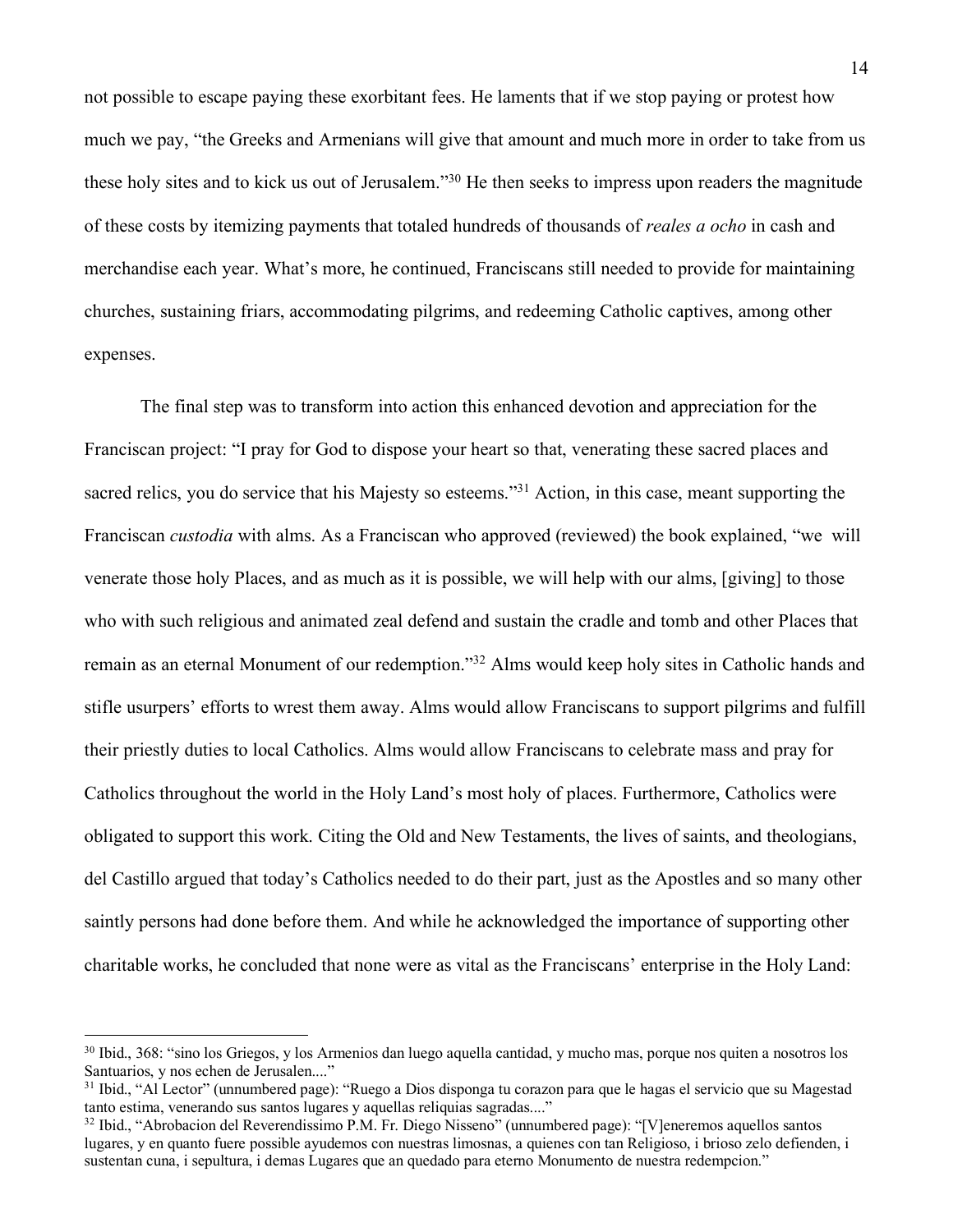In nothing else are so many things found all together as in the alms that are made to the friars of Saint Francis, who are in Jerusalem as protectors and custodians of the Most Holy Sepulcher. They attend to the universal hospitality of so many pilgrims who come from all over the world; the Redemption of Captives—so pleasing in the eyes of God who are otherwise without remedy; the repair of so many churches so that God can be worshipped and revered in them; the sustenance of Franciscan friars, Apostolic and Evangelic men; and, above all, the maintenance of the Holy Sepulcher and other Holy Places with such decency and reverence so that they are not profaned.<sup>33</sup>

### El devoto peregrino comes to New Spain

Based on how widely *El devoto peregrino* circulated in New Spain, thousands of people may have visited the Holy Land with it. As on the Peninsula, the first few editions found a large audience. By 1656 word had spread about the volume, and the commissariat's syndic in Mexico, Don Pedro de Eguren, had written to Spain to ask that the 200 copies waiting in Cadiz be sent as soon as possible. He wrote that he had "spoken with some friends, and all have promised to buy them."<sup>34</sup> Initial demand for the volume may also have been driven by the patronage of New Spain's viceroy, the Duque de Alburquerque, to whom the first volumes that arrived in New Spain were dedicated.<sup>35</sup> The Duque responded with letters of thanks that cited his love and esteem of the holy places and promised to send alms to help cover printing costs.36 Local officials judged the volume a great success. "I have seen it and it is all that can be desired on the subject," wrote the head of the commissariat in New Spain.37 Despite his multiple

<sup>33</sup> Ibid., 425: "Pues en ninguna se hallan tantas cosas juntas, como en la limosna que se haze a los Religiosos de San Francsico, que estan en Jerusalen en guarda y custodia del Santissimo Sepulcro, pues concurre en la Hospitalidad tan universal de tantos Pergrinos, que van de todo el mundo; la Redempcion de Cautivos tan agradable a los ojos de Dios, y en cautivos que están tan sin remedio: el reparo de tantos Templos, para que en ellos sea Dios adorado, y reverenciado: el sustento de los Religiosos de San Francisco, varones Apostolicos, y Evangelicos, y sobre todo, el mantener el Santo sepulcro, y demas Lugares Santos, con tanto culto, y reverencia, que no sean profanado."

<sup>&</sup>lt;sup>34</sup> AHN OP-15, 13: "he ablado a algunos amigos, y todos me han prometido comprarlos."

<sup>&</sup>lt;sup>35</sup> Most printed references, including Palau, do not mention this version of the first edition with the dedication to Alburquerque.

<sup>36</sup> AHN OP-15, 13.

<sup>37</sup> Ibid.: "e visto y es todo lo que se puede dessear en la materia."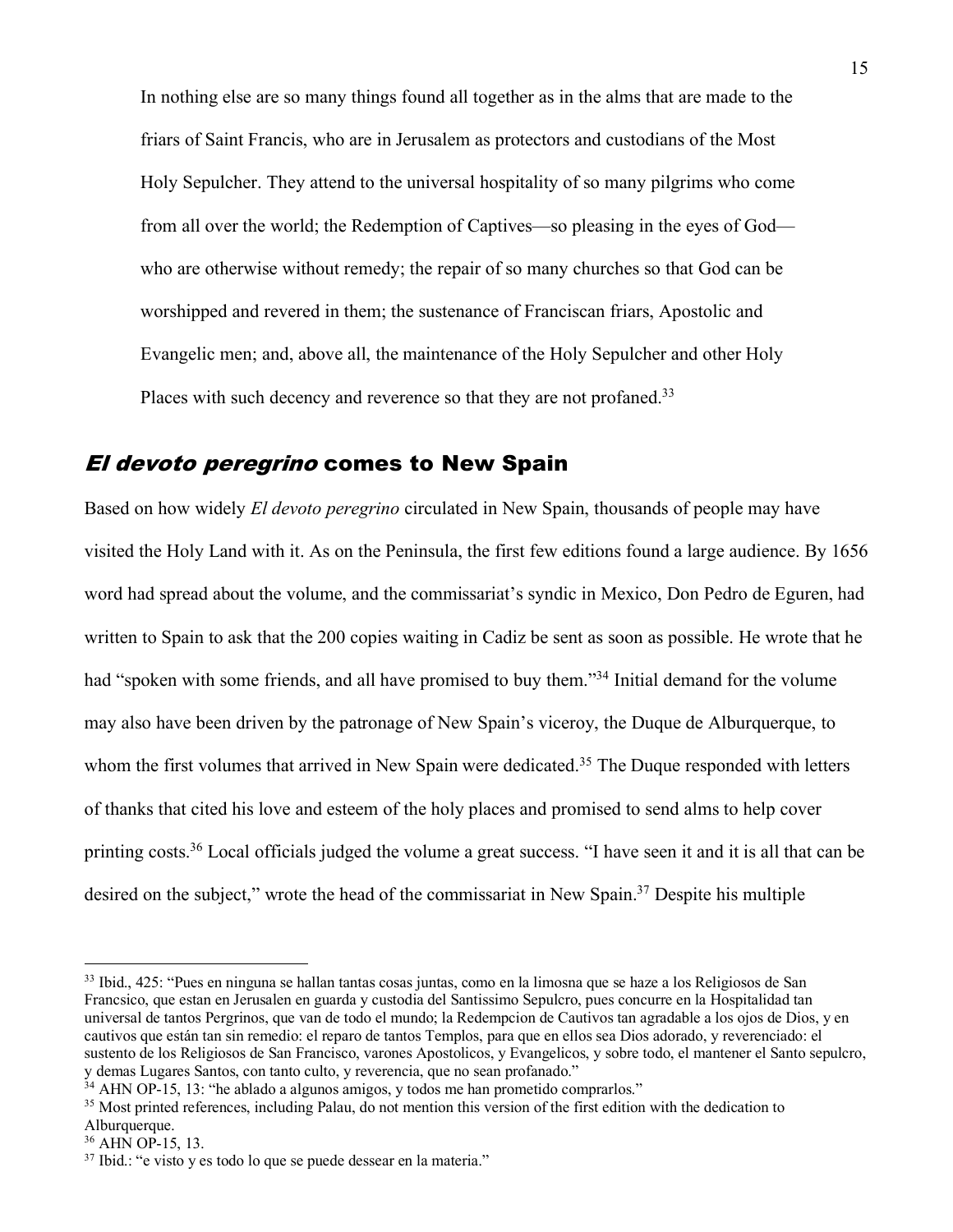subsequent requests for additional copies, none reached his office for several more years. In 1661 Syndic Eguren wrote to Madrid complaining that the promised second edition still had not arrived and that people "are pressing me for them since I told them they were expected on this fleet."38 In 1667, officials in Mexico were expecting the arrival of what was mostly likely the third edition and planning on distributing copies throughout New Spain.39

Shipments then seem to have come to a stop for about three decades. This stoppage coincided with the pause in printing new editions in Spain. But was it also a matter of lower demand as well as decreased supply? Perhaps, but if so, appetite for the book had returned by the 1680s when the commissioner in Mexico City was requesting new shipments and commissariat officials in Sevilla were asking about printing a new edition with images because "everyone in the kingdoms of the Indies clamors for it."40 When exactly shipments resumed is not clear, but it was certainly before publication of the volume resumed in 1700, indicating that demand rather than supply was driving circulation. Twelve boxes seem to have arrived in 1696, and beginning in 1698, the commissariat in New Spain began remitting what were significant sums collected from the book's distribution. In 1698, it remitted 1,600 pesos, followed by 1,000 in 1699, 875 in 1700, and 900 in 1702. Although Franciscan records do not include the total number of books distributed during these years, the book's list price of six pesos and records that show the average price per book in 1698 was four pesos suggest that between 860 and 1,100 copies were distributed.41

This resurgence launched the period of peak interest and circulation of *El devoto peregrino* in New Spain, a period that lasted through the early 1710s. Early on officials in New Spain pleaded with

<sup>38</sup> Ibid., 16: "me han muerto por ellos, por haverles dicho que estava aguardando los en esta flotta."

<sup>39</sup> Ibid., 18.

<sup>40</sup> AHN OP-13: "en los reinos de Indias claman todos por el."

<sup>&</sup>lt;sup>41</sup> In 1696 Mexican officials confirmed the arrival of twelve boxes of books about Jerusalem that, even though they did not give the title, were almost certainly copies of *El devoto peregrino*. AHN OP-15, 35. The average price of four pesos comes from records that show that in 1698 the Mexico commissariat remitted 1,600 pesos from 400 copies distributed. The difference between this average of four pesos per copy and the list price could be explained by the number of copies that Franciscans gave away to their benefactors. AHN OP-15, 37; OP-15, 38; OP-15, 39; OP-15, 41; AHN OP-357, box 1. Book price from OP-6, 2.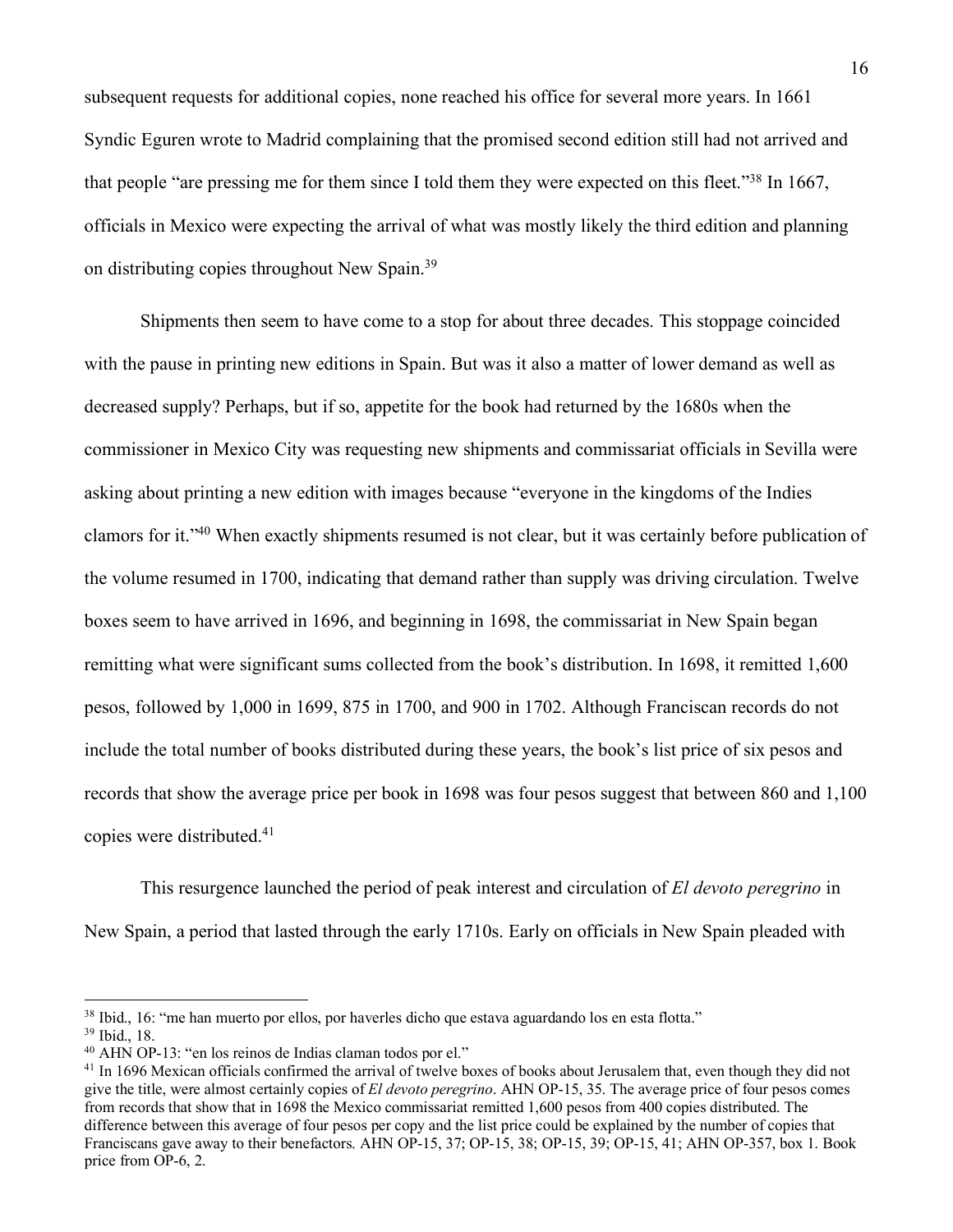officials in Spain to publish a new edition in order to meet demand: "[T]he faithful are asking for them" and "donors want them and give substantial alms for them."42 After publication of the 1705 edition, *novohispano* officials requested 1,000 copies and kept reminding officials in Madrid of the still unmet demand after shipments were repeatedly delayed until 1709. Then, between 1709 and 1713, eighteen boxes arrived with 1,146 copies of the 1705 edition.<sup>43</sup> Now the challenge shifted from acquiring copies to distributing them. The commissariat office in Mexico spearheaded these efforts and used its existing network of officials as well as local merchants. It sent copies to other cities and provinces, including Yucatán, Michoacán, Guadalajara, Zacatecas, Havana, and the Philippines, where the heads of the provincial commissariats, alms collectors, syndics, and guardians distributed them. In Mexico, and probably in other large cities, books were also sold out of shops. The place to buy them in Mexico was the merchant Don Martín de la Torre's shop in the *calle de Santo Domingo*. If commissariat officials in Mexico followed the instructions that came from Spain (as they promised they would), they would have advertised the book by placing certificates "in the most public and well-known parts of the city."<sup>44</sup> These certificates would have informed people that they could find the book in Don Martín's store and for what price. They would also provide proof that the Inquisition had vetted and approved the book.

By 1712 enough copies of *El devoto peregrino* had arrived in New Spain that supply outpaced demand. Upon hearing the news that officials in Spain had shipped even more copies, the merchant de la Torre wrote back that "there were already enough for this Kingdom. They had been esteemed, but seeing as how so many have arrived, there is no one who offers money for them, and he who takes one lends it for others to read, which hinders what can be distributed."45 As a result, the price of the book fell. In 1713 the syndic Don Juan Bernardo Fernandez Moreno complained that "no one wants to give more

<sup>44</sup> AHN OP-15, 48: "en las partes mas publicas ya costumbradas."

<sup>42</sup> AHN OP-15, 42: "los debotos los piden"; and OP-15, 43: "los piden y dan conpetente limosna los bienechores." <sup>43</sup> For requests for copies, see AHN OP-15, 11, 45, 47, and 48. For information on book shipments, see AHN OP-15, 55 (dates are from when books were shipped from Spain, not when they arrived in New Spain): 1708, 6 boxes, 388 copies; 1711, 2 boxes, 178 copies; 1712, 6 boxes, 448 copies; and 1713, 4 boxes, 212 copies.

<sup>45</sup> Ibid., 51: "era los vastantes para este Reyno ubieran tenido estimazion, pero como an visto que an benido tantos, no ay quien ofreza dinero por ellos y el que saca uno lo presta para que lean otros con que se frusta el que se dispendan."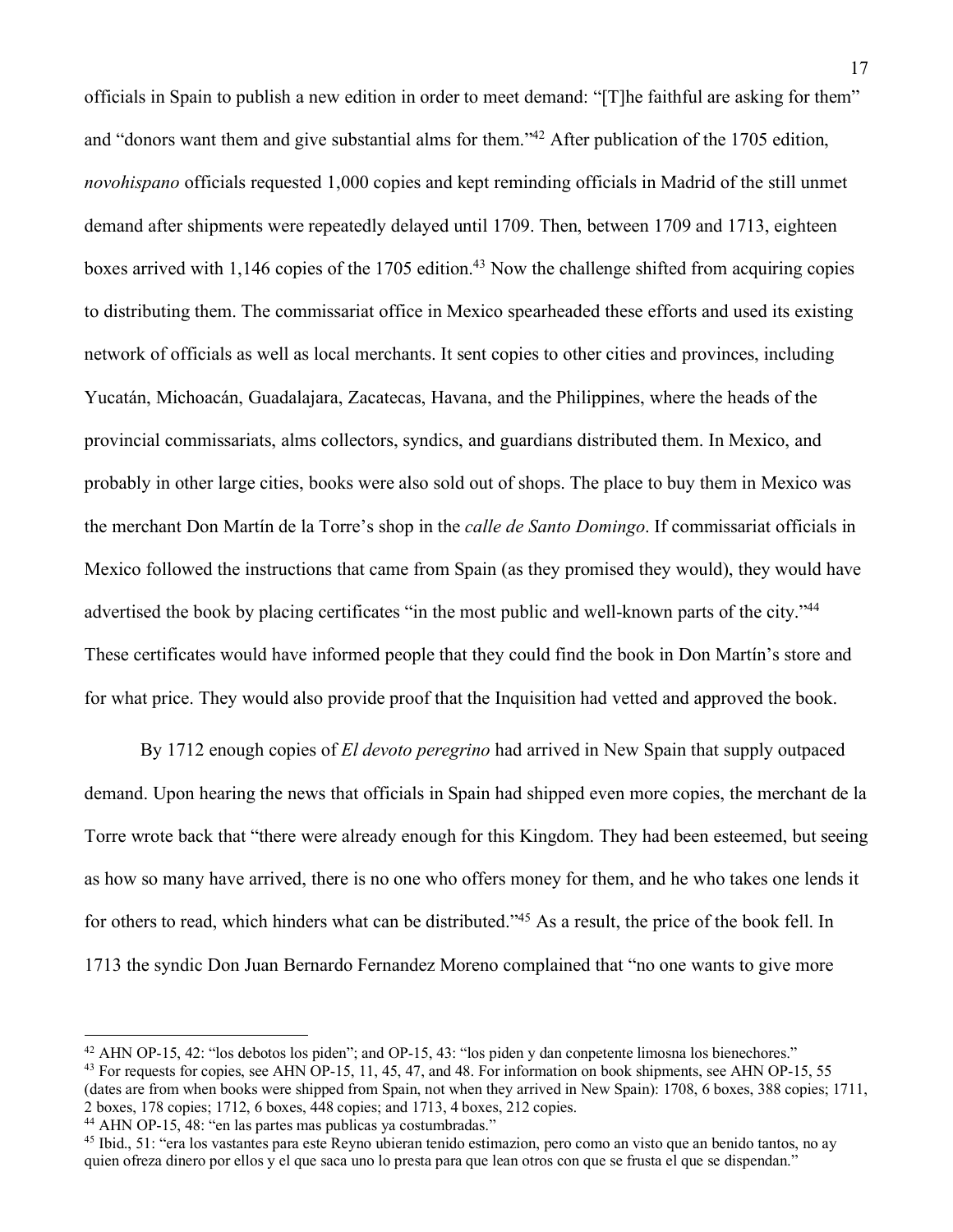than three pesos for one."46 By 1715 the price had fallen to two and a half pesos, because "the kingdom is full of them and people are not as devoted to the books as they are to their pesos."47 The head of New Spain's commissariat, Fr. Antonio de Córdoba, redoubled his efforts: "I find myself fatigued by dispatching them not only in this city, but in places and provinces up to the most distant Manila."48 He repeatedly asked permission to require each Franciscan convent to purchase a copy, but his request was eventually denied. The result was a surplus of books languishing in storage. In 1718, 413 books awaited distribution; in 1721 officials were still looking for ways to unload them; in 1725 one official complained that the only way to get rid of them was to sell them below cost.<sup>49</sup>

The Franciscans' overestimation of the market for *El devoto peregrino* in this period should not distract from its overall success as one of the most widely distributed books of its time in New Spain.<sup>50</sup> In addition to several hundred copies of those first editions imported in the 1660s, another 1,600 to 2,250 copies made it into *novohispano* hands during the first decades of the eighteenth century.51 It found its way into church libraries, including the Mercedarian and Discalced Carmelite convents in Mexico, the Palafoxian seminary and the Bethelmite convent in Puebla, and the Franciscan convent at

<sup>46</sup> AHN OP-6, 2: "tienen poca estimaz.on pues no quieren dar mas q a 3p por ello y que para la devozion ay ya bastantes alla."

<sup>47</sup> AHN OP-15, 54: "esta lleno el Reyno y no son tan devotos de los libros, como de sus pessos."

<sup>&</sup>lt;sup>48</sup> Ibid.: "me he hallado fatigado con despacharlos no solo en la ciudad, lugares sino prov.s pues asta de la mas dilitada de<br>Manila." Córdoba was not just saying this for effect. By 1715 he had already spent 139 pesos on viceroyalty, and in the following three years he sent an additional 118 copies to provinces. AHN OP-6, 2; AHN OP-bk. 1; OP-15, 55.

<sup>49</sup> AHN OP-15, 53; OP-15, 54; OP-15, 55; OP-15, 59; and OP-15, 64.

<sup>&</sup>lt;sup>50</sup> One reason it is difficult to gauge just how successful the book was is that scholarship on the importation of books has tended to track categories of books rather than individual titles, as in Carlos Alberto González Sánchez, *New World Literacy: Writing and Culture across the Atlantic, 1500–1700* (Bucknell University Press, 2011). What scholarship that has tracked individual titles covered different periods, especially the sixteenth and later eighteenth centuries. That said, the number of copies of *El devoto peregrino* distributed in New Spain seem to be on par with those of other best-selling authors. For instance, in Pedro Rueda Ramírez's inventory of devotional books into New Spain between 1601 and 1649, the book imported in the greatest numbers was Juan González de Critana's *Perfecto cristiano* with 2,443 copies. Rueda Ramírez, *Negocio e intercambio* **Diputación de Sevilla, 2005)**, 337.

<sup>&</sup>lt;sup>51</sup> In addition to the estimated 860 to 1,100 copies distributed between 1698 and 1702, a 1718 inventory noted that 733 copies had been sold since 1708 and that 413 remained. My conservative calculation of 1,600 books sold combines the lower sum of the first period with the 733 copies of the later and assumes no additional copies were distributed. The more generous estimate takes the higher sum of the first period and assumes that in addition to the 733 copies sold in the later period, the 413 copies in storage were also sold. I do not attempt a guess at how many copies were sold between 1702 and 1708 or how many copies of later editions might have been imported.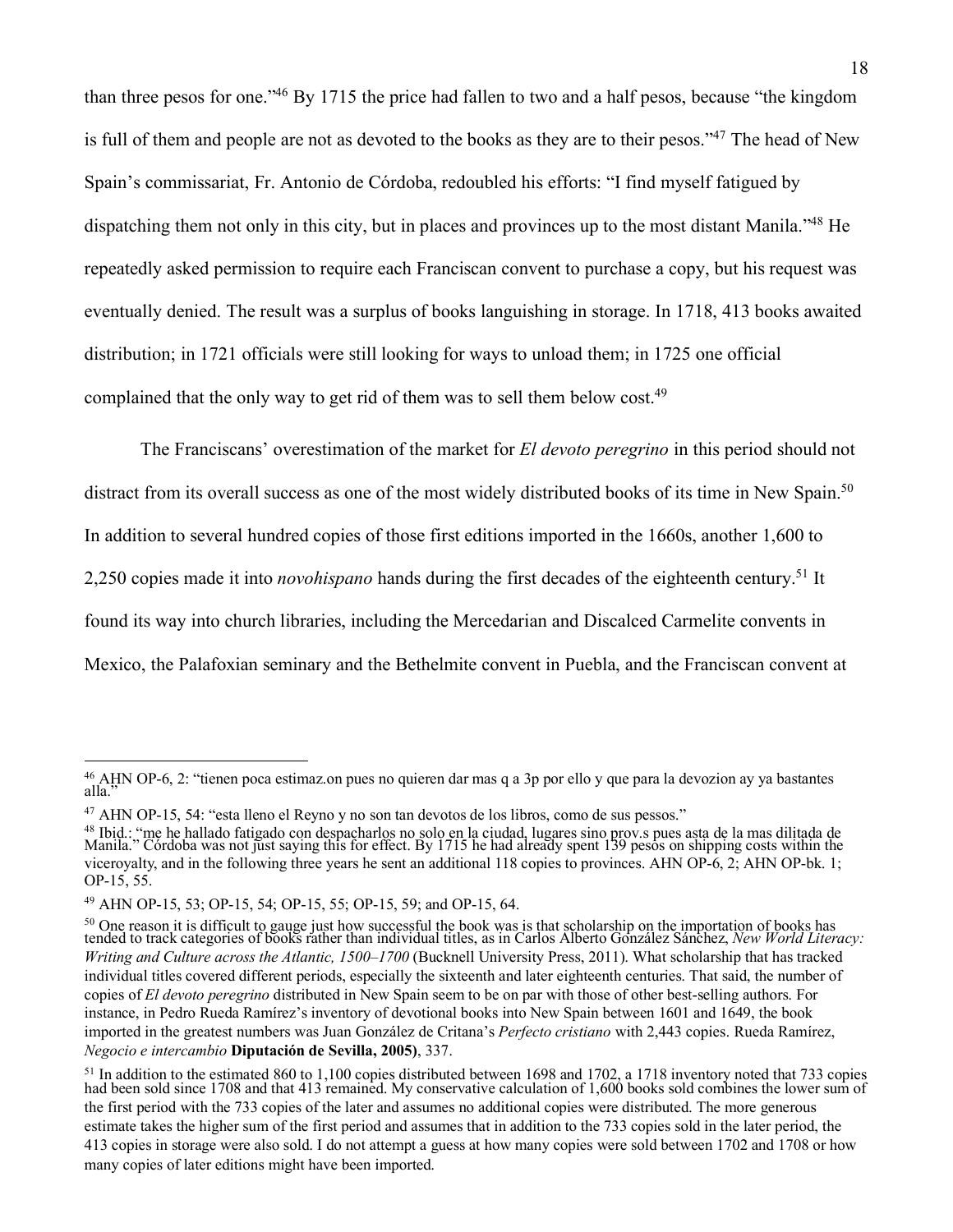San Úrsula Coapa.52 In addition to the individual libraries of at least one viceroy and the friends of syndics, books also showed up in the possession of students and diocesan priests, including Miguel Hidalgo. And, as the merchant de la Torre indicated, in addition to people who owned copies of the book, others borrowed their copies, and, given the era's literacy and reading patterns, an even larger number of people would have heard the book read out loud. Moreover, its relevance continued into the nineteenth century, and Franciscans continued to cite it as they did in an 1813 patent of brotherhood for the Holy Places of Jerusalem that confirmed the Franciscans' rights and accomplishments on the basis of the book's authority.53

The book also provided a financial boost. According to Franciscan accountings, its distribution brought 8,590 pesos into commissariat coffers between 1698 and 1723.54 While Franciscans in New Spain recognized the book's direct financial contributions, they also measured its success in its encouragement of devotion and almsgiving to the *santos lugares*—perspectives that would have pleased del Castillo. As New Spain's commissioner, Fr. Antonio Acha y Oleta, informed his superiors in Madrid, the book "not only increases alms but also the devotion of hearts in this new world."<sup>55</sup>

How exactly *El devoto peregrino*'s readers used the book and how those uses compared to what del Castillo and the constellation of Franciscans and laymen who managed the book's distribution envisioned lies beyond the scope of this chapter. Yet it is worth noting convergences between *El devoto peregrino*'s circulation patterns and a burgeoning devotion to the stations of the cross in New Spain. The

<sup>52</sup> Information comes from online library catalogs as well as the *Catálogo de la Biblioteca del Convento de la Merced de la Ciudad de México*, I, 44–45, and Jonatan Moncayo Ramírez, "Fondo de origen de la Biblioteca del Convento-Hospital de la Orden Hospitalaria de Nuestra Señora de Belén de la ciudad de Puebla," in *Leer en tiempos de la colonia: imprenta, bibliotecas y lectores*, ed. Idalia García Aguilar and Pedro Rueda Ramírez (Mexico City: Universidad Nacional Autónoma de México, 2010), 233–36. The Bibloteca Franciscana in Cholula has a copy that belonged to the Franciscan convent of Santa Úrsula Coapa. Thank you to David Rex Galindo for this reference.

<sup>&</sup>lt;sup>53</sup> Don Mariano Vasconcelos y Vallarta had a copy in his possession when he started his course on canon law in 1786 (Archivo General de la Nación, Inquisición, vol. 1211, exp. 13). Information on Hidalgo's copy is from William B. Taylor, *Theater of a Thousand Wonders: A History of Miraculous Images and Shrines in New Spain* (Cambridge: Cambridge University Press, 2016), 537, n. 40; "Patente de Hermandad de los Santos Lugares de Jerusalen," Biblioteca Nacional de México, Archivo Francisco, box 58, exp. 1169.

<sup>&</sup>lt;sup>54</sup> In addition to the abovementioned 4,375 pesos, another 4,215 pesos are recorded in AHN OP-bk. 1: 1713, 1,250 pesos; 1716, 777 pesos; 1718, 405 pesos; 1721, 1000 pesos; and 1723, 783 pesos.

<sup>55</sup> AHN OP-15, 24: "[N]o solo se aumentana la limosna, sino tambien la devocion de los coracones deste nuevo orbe."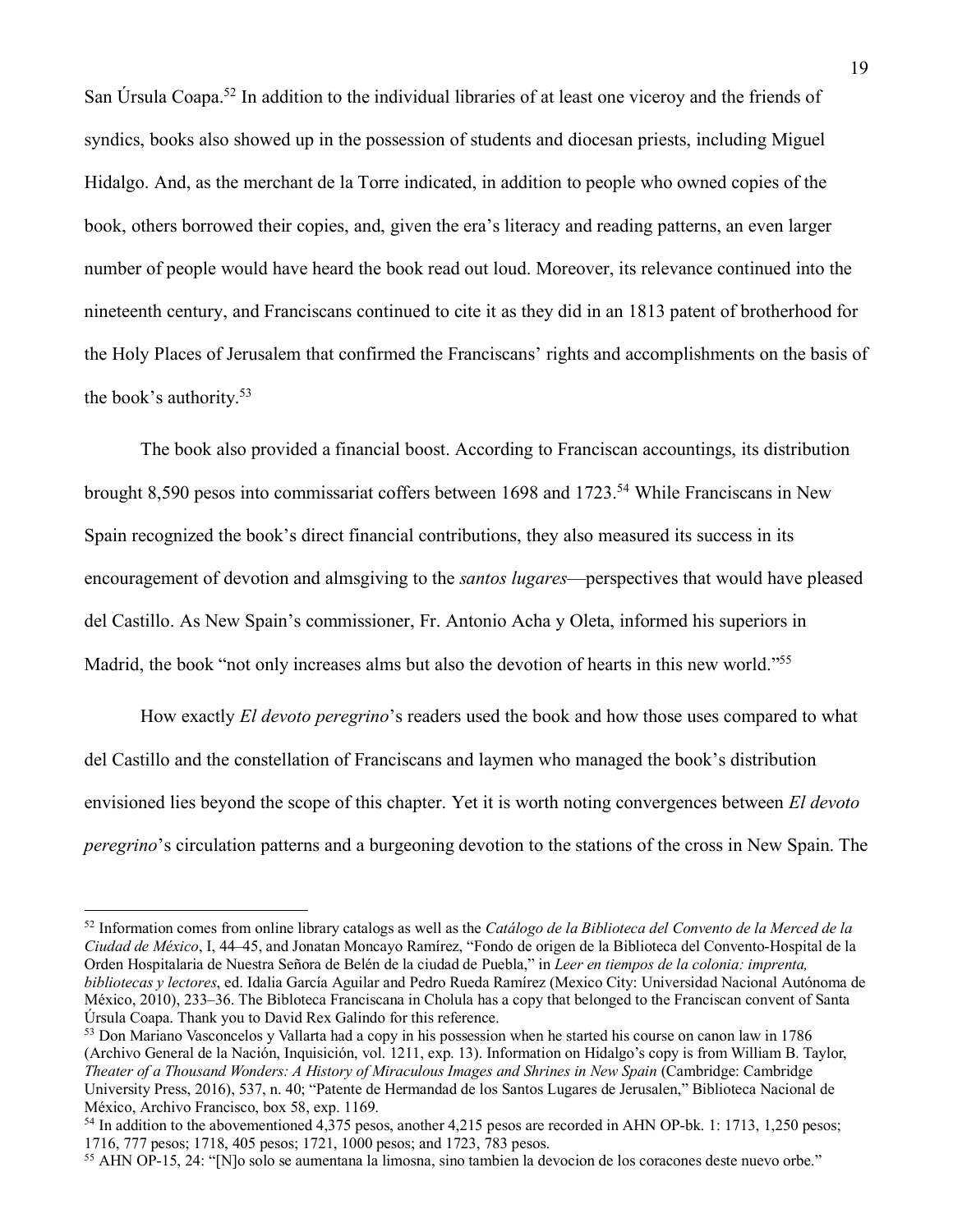devotion was not new but grew in popularity and developed closer connections to Franciscans when they requested and received papal decrees that extended the indulgences of Jerusalem's *via dolorosa* to stations of the cross established in Franciscan churches around the world. The first of these controversial decrees (other clergy objected to the Franciscan monopoly) came in 1686 and was followed by two more in 1695 and 1696.<sup>56</sup> This new trove of indulgences was almost certainly connected to rising enthusiasm in New Spain. It was during this time that Mexican presses began producing works on the *via crucis*. The earliest ones that I have found are the Jesuit Juan José de Miranda's *Explicacion de los passos de la Passion* from 1681, María de la Antigua's *Estaciones de la Passion del Señor* from 1684, and a 1690 guidebook for members of the Franciscan Third Order that included instructions for praying the *via crucis*. <sup>57</sup> Alena Robin found that many of the simple crosses or small monuments that first appeared in the early seventeenth century were now being replaced by more elaborate sets of stations, some of which included full-fledged chapels. For example, Mexico City's *via crucis*, which included a string of freestanding chapels, was built between 1684 and 1706. Although Robin found little direct evidence for the specific sources used to create these new versions, she cites *El devoto peregrino* as a likely candidate.<sup>58</sup> And, in one confirmed instance of its use, the Oratorian priest Luis Felipe Neri de Alfaro consulted it when building a new *via crucis* in Atotonilco (Guanajuato).<sup>59</sup>

<sup>57</sup> Juan José de Miranda, *Explicacion de los passos de la Passion, que estan en el Altar del Santo Eccehomo en el Collegio de S. Pedro y S. Pablo de la Compañia de Jesus de esta Ciudad, con algunas devotas meditaciones*. (Mexico City: Por la Viuda de Bernardo Calderon, 1681); María de la Antigua, *Estaciones de la Passion del Señor: que exercitava la V.M. Maria de la Antigua, religiosa professa de nuestra Madre Santa Clara: y le mandó N. Señor las publicase para gloria suya* (Mexico City: Por Juan de Ribera en el Empedradillo, 1684); Clemente de Ledesma, *Compendio de las excelencias de la Serafica Sagrada Tercera Orden que fundò Nuestro P. S. Francisco* (Mexico City: Por doña Maria de Benavides viuda de Juan de Ribera, 1690). Ledesma includes a section titled, "Lvz para saber andar la via sacra. Por el P. Fr. Antonio de la Anunciación." <sup>58</sup> Alena Robin, *Las capillas del Vía Crucis*; Robin, "Vía Crucis y series pasionarias en los virreinatos latinoamericanos," *Goya* 339 (2012): 130–45; Robin, "El 'Monte': noticias de unos grupos escultóricos para la capilla del Calvario de la ciudad de México," *Encrucijada: Revista Digital del Seminario de Escultura Instituto de Investigaciones de Estéticas* 1, (2008): 14– 25.

<sup>56</sup> Henry Charles Lea, *A History of Auricular Confession and Indulgences in the Latin Church* (Philadelphia: Lea Brothers, 1896), 465–66.

<sup>59</sup> Neri de Alfaro cites *El devoto peregrino* in two inscriptions on the *via crucis* and mentioned it in a letter to his bishop. Ana Isabel Peréz Gavilán, "The Via Crucis in Eighteenth-Century New Spain: Innovative Practices in the Sanctuary of Jesus of Nazareth at Atotonilco, Guanajuato" (PhD diss., State University of New York at Binghampton, 2010), 13. In addition to *El devoto peregrino*, Neri de Alfaro also cited Pedro Gómez Durán's *Historia universal de la vida y peregrinación de el Hijo de Dios en el mundo*.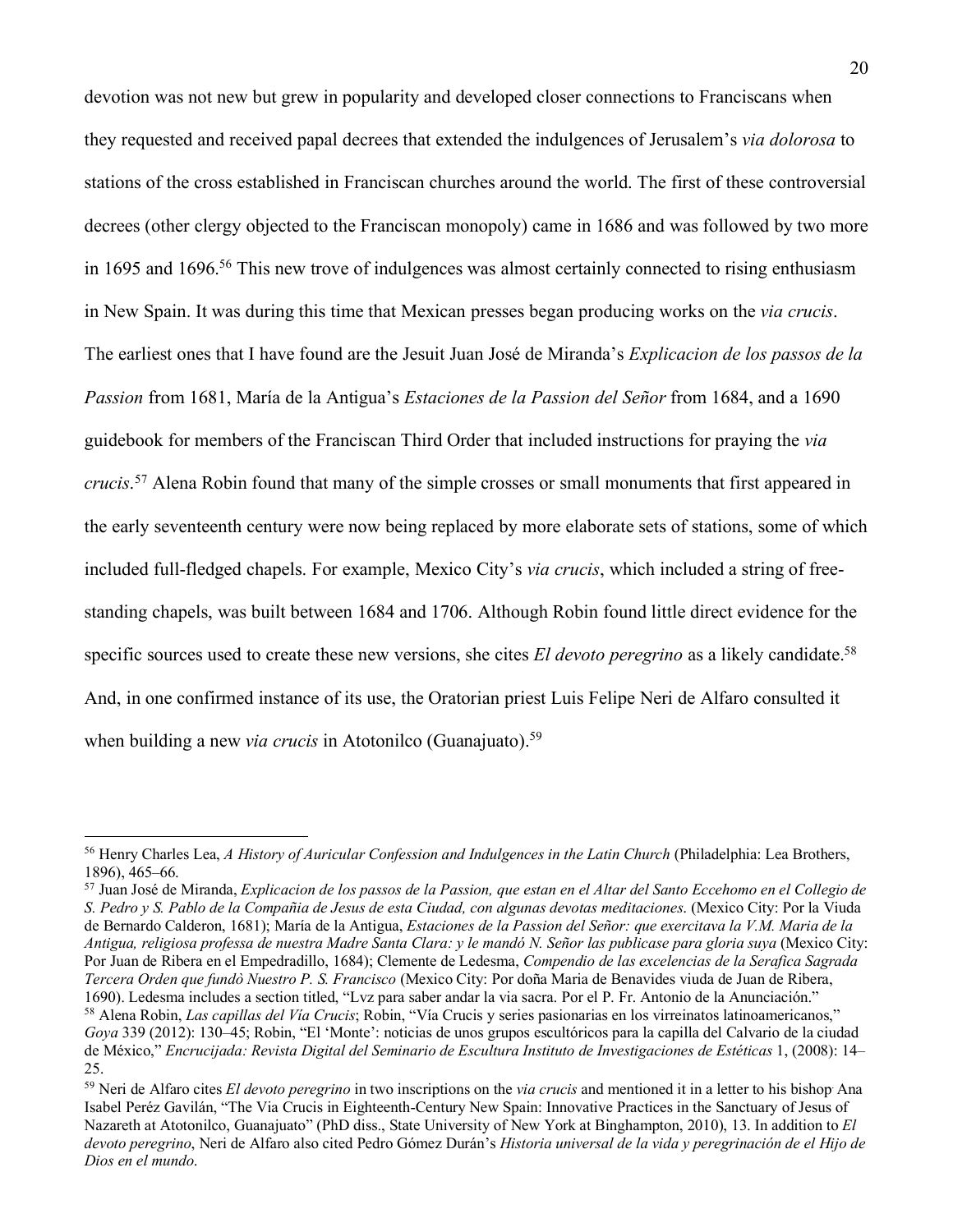## **Conclusions**

How did people in seventeenth- and eighteenth-century New Spain come to know the Holy Land? Given the surge in publications and devotional practices connected to Jerusalem during this time, they most likely encountered it through a range of sources. One source that demands our attention is *El devoto peregrino*. Thanks to the Franciscans' global *santos lugares* project and its networks, this book found its way into the hands of people throughout New Spain. Although most studies of books imported to New Spain have focused on the mechanisms of book sellers and merchants, the example of *El devoto peregrino* demonstrates that religious orders—and not just Jesuits—could effectively circulate materials through their international networks, including at large scales.<sup>60</sup> The book's readers set off on virtual pilgrimage to the Holy Land, with del Castillo curating its bounty of sacred sites. By following their expert guide, readers could amplify their devotion to these places and to the people, especially Christ and Mary, who had sanctified them. This way of experiencing the Holy Land differed from devotional practices such as praying the rosary and walking the *via crucis* in that it remained connected to the contemporary world with its incessant power struggles and religious rivalries. The contemporaneous Holy Land was endangered and needed protection. *El devoto peregrino*'s emphasis on Franciscans as determined guardians of the sacred and its accompanying call to back the order's work with alms set it apart from many other works about Jerusalem. It was at once a pilgrimage guide, a devotional work, a treatise on contemporary politics, and an expansive promotional piece for the *santos lugares* commissariat. So while the narrative format of *El devoto peregrino* brought pilgrims to the Holy Land,

 $60$  For instance, in "Hacía una tipología de liberos de la Ciudad de México (1700–1778)." Olivia Moreno Gamoa recognized that convents and colleges sold books by their members but keeps her focus on booksellers. Pedro Rueda Ramírez claims that Jesuits had an international distribution network and that it was more elaborate than those of other orders. Olivia Moreno Gamoa, "Hacía una tipología de liberos de la Ciudad de México (1700–1778)," *Estudios de Historia Novohispano* 40 (2009): 121–46; Pedro Rueda Ramírez, *Negocio e intercambio cultural: el comercio de libros con América en la carrera de Indias (siglo XVII)* (Seville: Diputación de Sevilla, 2005). For good general summary of the field, see Idalia García y Ana Cecilia Montiel, "Una vida entre cajones de libros: Felipe Pérez del Campo en la Nueva España, 1733–1764," *Estudios de Historia Novohispana* 43 (2010): 51–107.